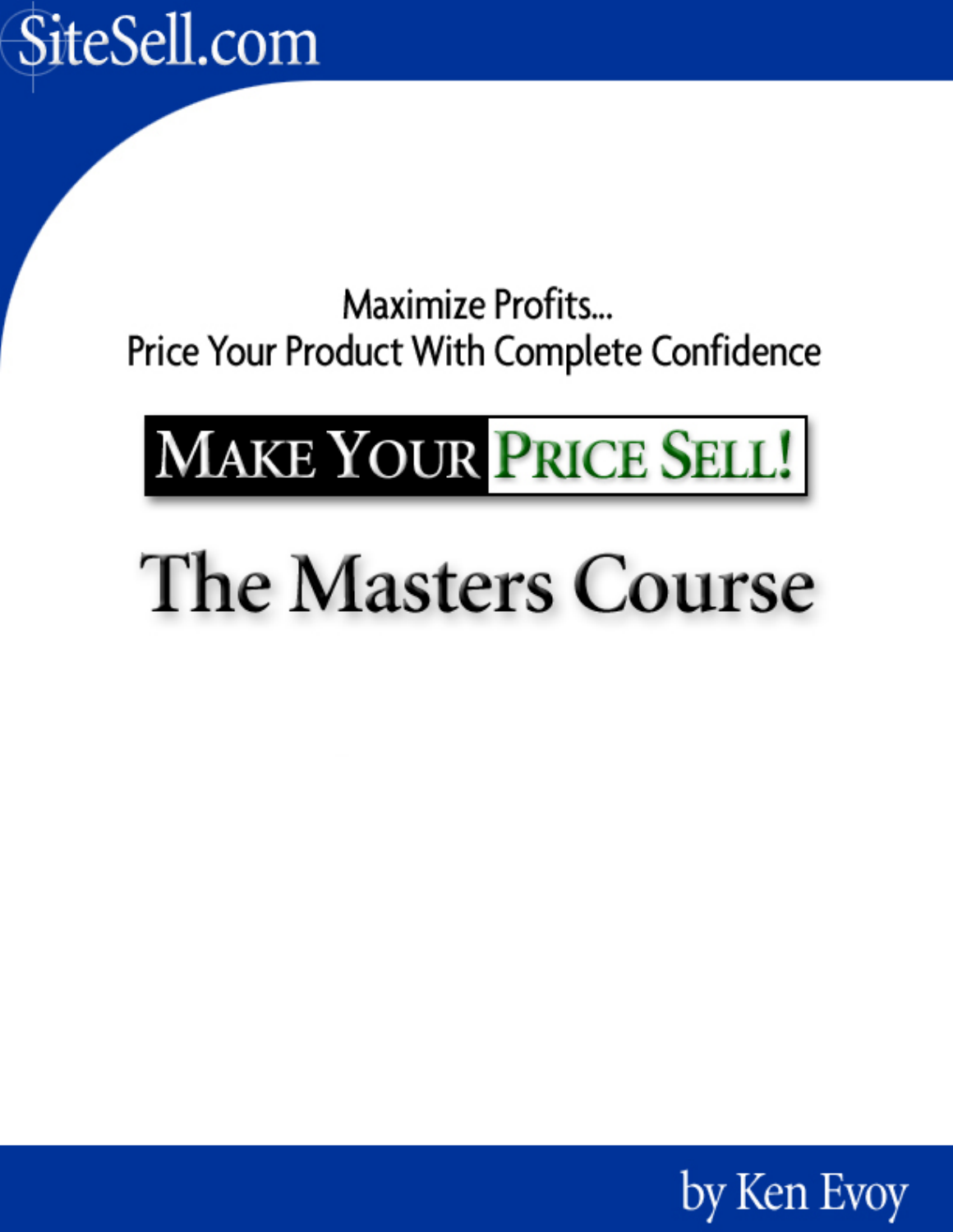### **1. Introduction**

The successful producer of an article sells it for more than it cost him to make, and that's his profit.

But the customer buys it only because it is worth more to him than he pays for it, and that's his profit. No one can long make a profit producing anything unless the customer makes a profit using it.

--Samuel Pettengill, U.S. Congressman 1930's

On the Internet, time waits for no company. Your customer has access to tons of information through the Web. Your competitor is a mere mouse click away. You have to get the price right... **the first time.** In the digital market scene, there are very few second chances.

Pricing is risky. What price is too high? What price is too low? Will a certain price work three months from now? Do you know? Do you know for sure?

Pricing is one of the most important marketing decisions you will make. So much hinges upon it…

If you are selling a **commodity,** you already know that your profit margins have to be razor-thin. You are forced to compete on price. It's sometimes the only thing that sets you apart from the field. And your business has to be seamless in its operation. Gaps are too costly.

If you have a **proprietary product,** its uniqueness and benefits have to be recognized as such by the market. You have to know if your product has enough original features to warrant a higher price than the cookie-cutters around it.

Perhaps you are considering a new product concept? Not sure if it will fly? Imagine if you could know how much exactly people would pay for it. You'd know if this new idea would be worth pursuing... or not (just think of the dollars and time saved).

Launching a new product? How will you price it? How do you know the absolutely perfect price -- the price that will **maximize your income,** right from the outset?

What about existing products that you sell? Market conditions change rapidly -- is your pricing up-to-date? Smart pricing maximizes returns, at launch and all the way through the product maturation cycle.

And what do you know about your customers' Net buying habits? How many buy this kind of product on the Net? How much do they usually spend? All of this is critical information to have before you begin to set a price. But here's the rub…

For the small business owner, pricing guidance, as well as pricing solutions, are limited on the Net -- unless you have deep pockets and can afford expensive consultants or software packages.

Until now, that is…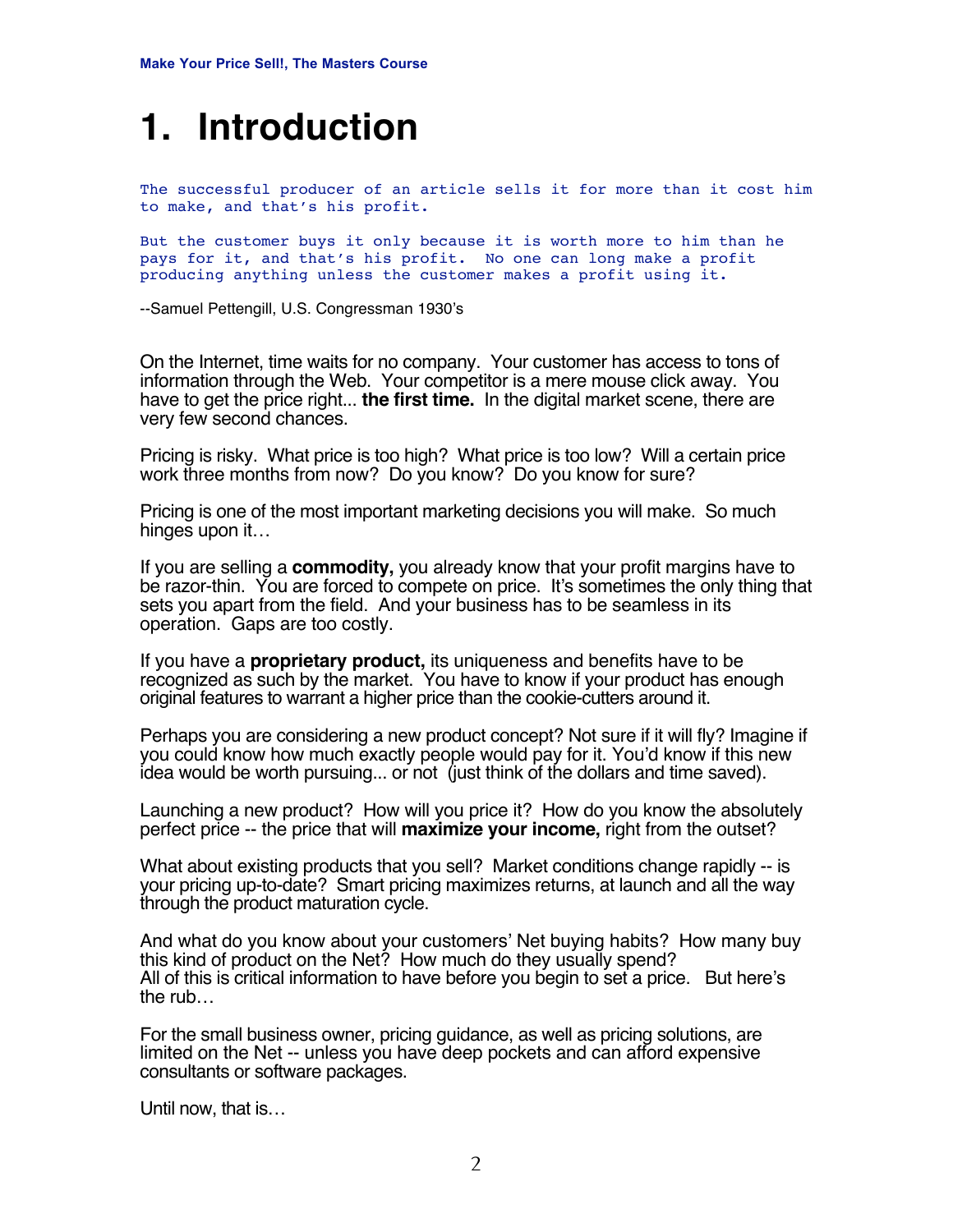**Make Your Price Sell!, The Masters Course** is your pricing "beacon of light." It provides you with the pricing theory and strategies you need to know in order to determine the best price for your product – the "perfect price" that maximizes profit for you… **and for your customer**.

Sam Pettengill clearly understood the importance of this **win-win** situation…

The successful producer of an article sells it for more than it cost him to make, and that's his profit.

But the customer buys it only because it is worth more to him than he pays for it, and that's his profit. No one can long make a profit producing anything unless the customer makes a profit using it.

In other words, if you put your need to make money before the needs of your customers, you're doomed. **Customer satisfaction** can make or break you.

The power of customer satisfaction, however, goes beyond the realm of pricing. So before we continue with the course, let's zoom out and get a "big picture" view of your future…

Customer satisfaction is an essential part of your overall, online, success equation…

#### **Great Product + Perfect Price + Right Process + Satisfied Customer = Success**

Achieve the first three, and the other two automatically fall into place!

It's easy to understand why Great Product is part of the equation. No explanation is needed! And Sam has nicely helped us to understand how Perfect Price fits into the picture (of course, after you complete Make Your Price Sell!, The Masters Course, your understanding will be even clearer!).

So this brings us to the Right Process…

Most online businesses (about 98% or so), die quiet deaths of desperation due to the wrong process. Many still believe in the **offline** mantra...

"Build it and they will come."

And that works offline because of...

#### **"Location, location, location."**

Put up a nice store in a mall or on the main street in your town... and the traffic comes flowing in.

Not on the Net… cyber life is much different.

People on the Net are not looking for you – if they knew you existed, they would already be customers. People search for information, content, solutions about an infinite variety of niches.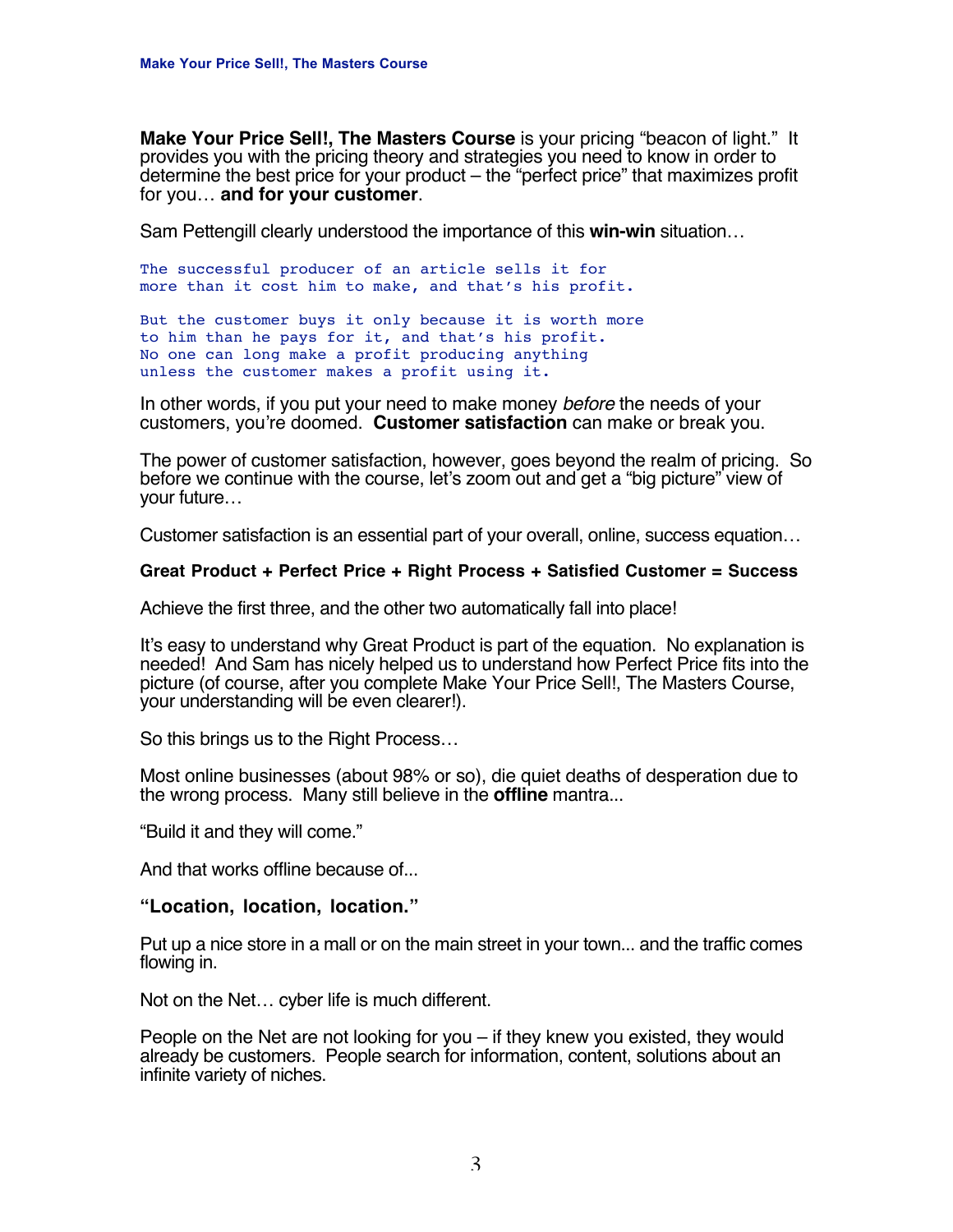Most small businesses fail on the Net because they prepare to sell and collect money, before they have provided what their visitors are searching for... information. These small business owners build a Web site to sell and somehow figure that traffic will just show up and be willing to buy or hire immediately.

#### **Wrong process… no customer satisfaction… no success.**

If you don't attract free, targeted visitors via the Search Engines, if you don't convert them into warm, willing-to-buy customers, if you don't build that into your site from Day 1, you are going to end up **working for your site,** rather than the other way around! You will have to pay for advertising to build traffic, more than you can afford.

To succeed online, you have to **own your traffic** – because if you don't own your traffic, you don't own your business. The most time-and-cost efficient way to build lots of targeted traffic (from the ground up) is by building a **Theme-Based Content Site.**

This type of site attracts and satisfies humans and Search Engines alike and grows a stable, diversified, profitable business. The "Right Process" boils down to these essential steps…

**1)** Develop a valuable product (your own creation or someone else's) and determine the perfect price for it.

- **2)** Develop your own site in the niche that you know and love.
- **3)** Fill that site with high-value content.
- **4)** Use that content to attract your own niche-targeted traffic.
- **5)** Build trust and credibility with your visitors.
- **6)** Use content to PREsell (i.e., warm up) your targeted visitors. And...
- **7)** Convert that PREsold, warm, willing-to-buy traffic into sales.

**8)** Diversify your revenue plan to include other monetization options (ex., Google's AdSense, affiliate income, services, etc), all related to your site's theme-based content.

**The Right Process is simple, straightforward and easy, once you shift your thinking away from "location, location, location" to…**

#### **"Information, Information, Information."**

**Site Build It!** (SBI!) starts with the same from-the-ground-up. Theme-Based Content Site point of view. Its comprehensive integrated set of tools and an Action Guide (video and written) help you execute each step of the "Right Process" smoothly and effectively.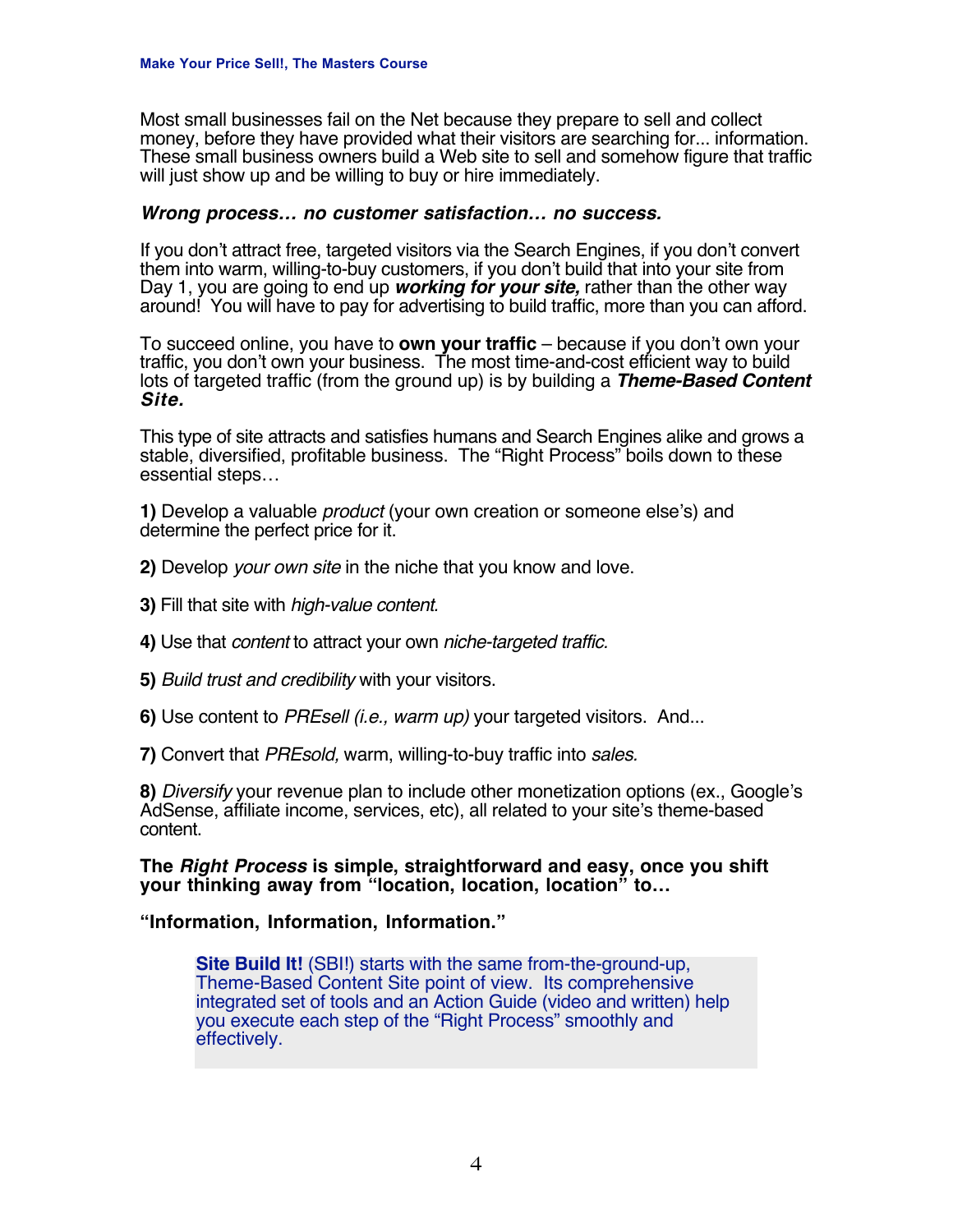No matter what type of online business you have (or are developing), or your level of experience on the Net, Site Build It! starts and keeps you on the road to success not failure. SBI! produces results…

[http://results.sitesell.com/](http://results.sitesell.com/gitbwebaffiliate.html                     )

Learn how SBI! can help you grow a traffic-generating, incomeproducing online business…

[http://find.sitesell.com/](http://find.sitesell.com/gitbwebaffiliate.html                        )

With this "big picture" of your future firmly planted in your mind, it's time to zero in on the **Perfect Price** component of the success equation.

And it all starts with a solid understanding of pricing basics. Let's do it...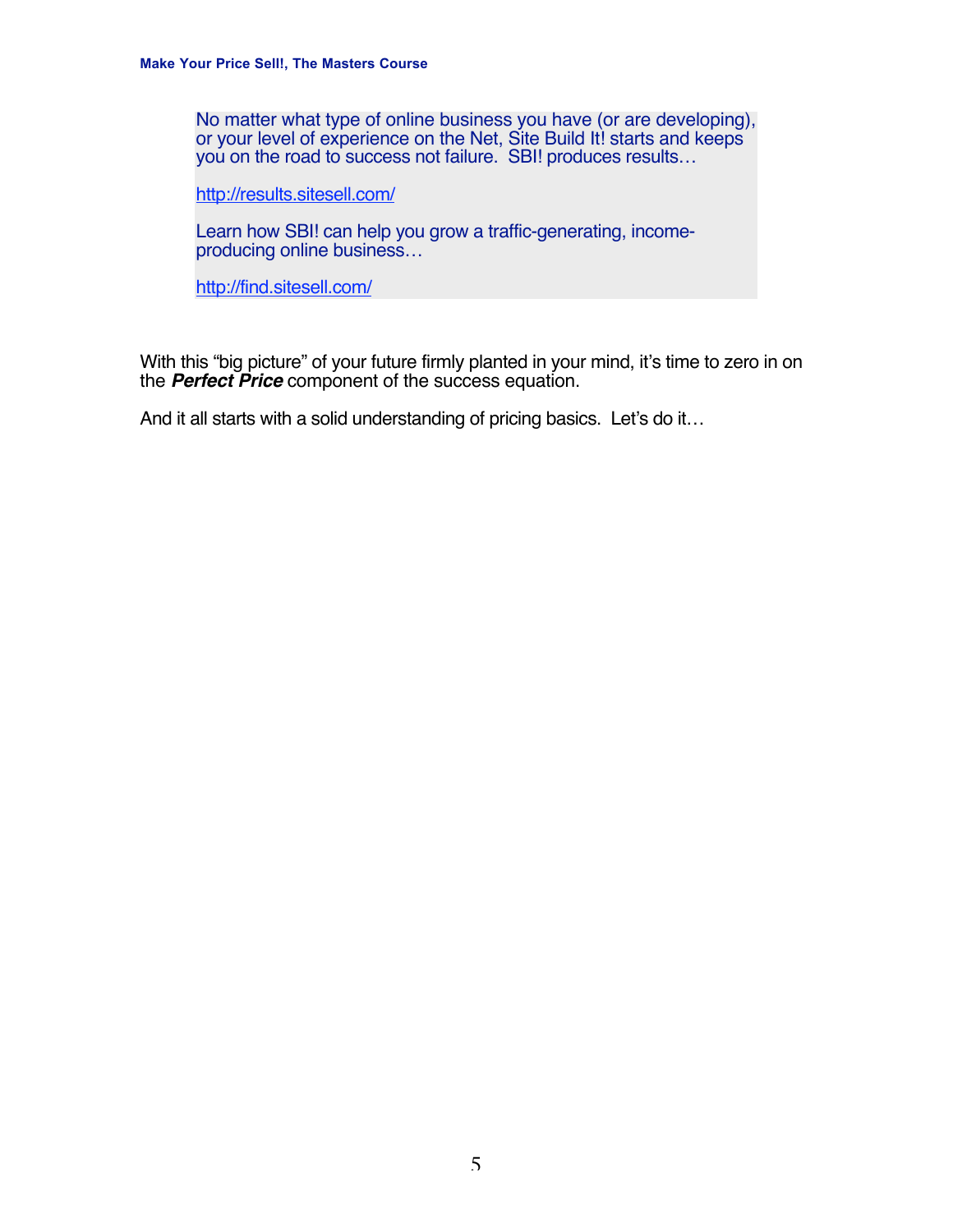## **2. Pricing 101... The Crash Course**

**Price.** Your business model revolves around it. Finding the **right** price for your product is **critical** -- it can literally double or triple your profits.

The best place to start? With a look back in history, of course. It gives us a better view of the present and helps us to plan for the future.

So we'll begin with 5,000,000 years worth of pricing perspective…

### **2.1. 5 Million Years of Pricing**

Your new product will fail if you adopt the wrong price. Set it too high and no one buys. Set it too low and you won't make a profit -- and it's not OK to lose money forever. If you choose the right price, of course, you **still** have to do a lot of other stuff

right. But that's not **our** job here!

Let's do a quick historical review of pricing. We'll end up at the Net. Don't groan - we said "quick."

In the bad old days of **hunting and gathering...**



**... people bartered.** They negotiated goods or services for the goods and services of others. Bartering is still seen in developing countries and in the "black market" of developed countries.

As the Agricultural Revolution took hold, market places evolved. Now that people were growing zucchini and potatoes, they needed someplace to sell them! People negotiated a cash price on a one-to-one basis. It's called haggling. People still do it - just visit any farmers' market on a bustling Saturday morning.

Pricing varied according to supply (good year for growing?), demand (did buyers have much money?), and competition (merchants simply peeked into the next vendors' stall to see what they were charging), which all factored into the one-on-one haggling. In other words, pricing was dynamic, fluctuating constantly.

Then came the Industrial Revolution and mass production. Could retail stores and the fixed price be far behind? A fixed price is where the seller decides upon a price -- the prospective customer either buys it or does not. No haggling. Of course, if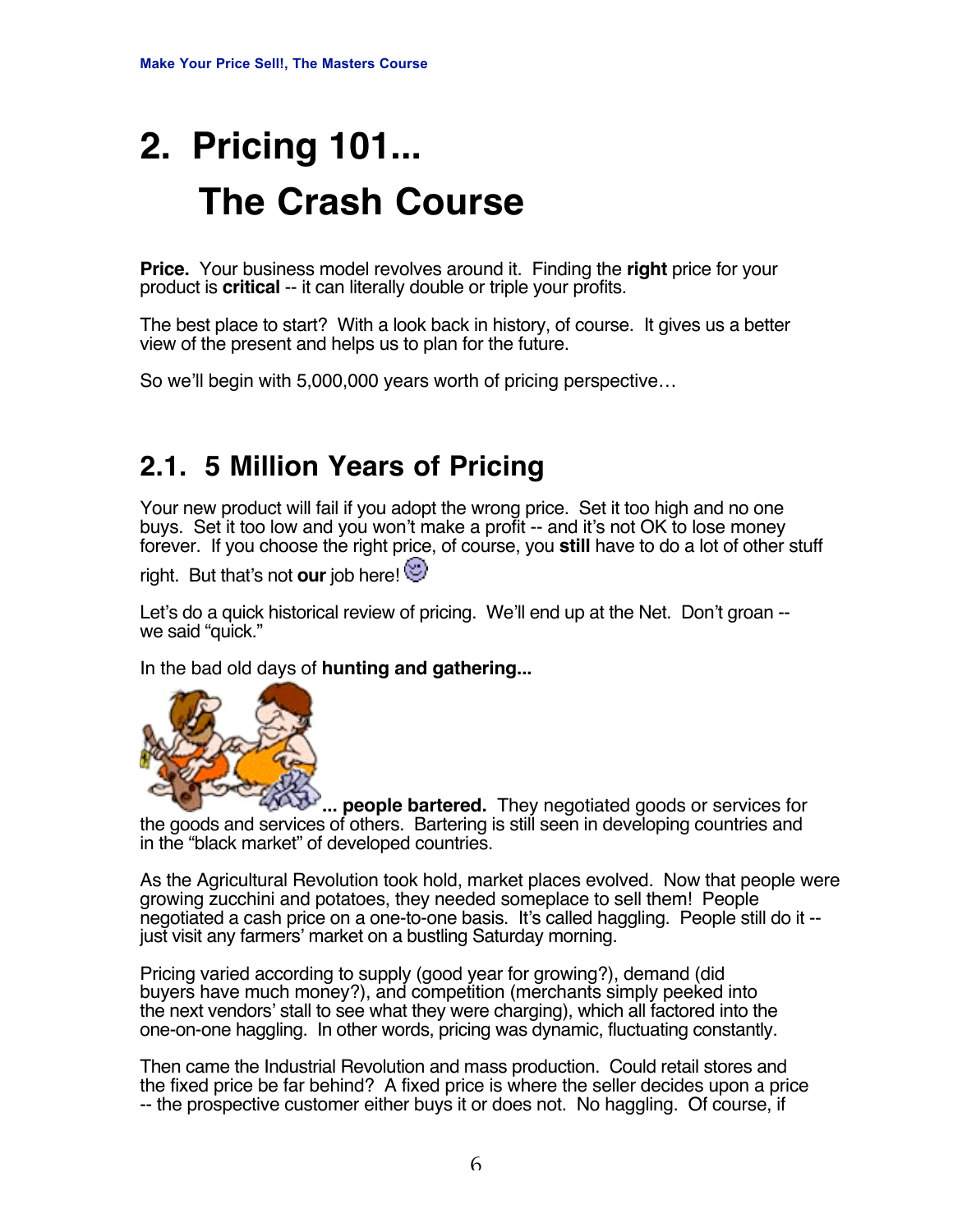the seller sets the price too high, no one buys. So there still remains a system of checks and balances.

Traditional pricing policies were determined from the bottom-up. Companies determined a cost of the product by factoring in direct and overhead costs. An appropriate mark-up was then charged, based upon competing pressures and "what the market could bear" (although rarely was there science to back up that hoary old phrase).

Now we are at the beginning of the Digital Revolution. Dynamic pricing has potential.

Auctions are an interesting and efficient, non-fixed, pricing system. Sellers put an item up for sale and buyers bid upon it.

It used to be that you had to displace yourself and meet at a fixed time at a fixed place to participate. Not any more -- at eBay and hundreds of other Net auction sites, you can bid and sell 24 x 7 x 365. And auctions can also happen in reverse - - buyers say what they need and sellers submit competing quotes, an increasingly popular B2B application on the Net.

And not only can you have "reverse auctions," you can have reverse fixed prices. The customer submits the fixed price that she is willing to pay. The company meets that price or not, but there is no negotiating or bidding. Priceline.com is a great example where you can name your price and save.

EwinWin is an e-commerce business that uses group buying power to drive prices down. This type of buying opportunity even has a formal name... demand aggregation.

Of course, the ultimate in flexibility is full, two-way markets like the stock or commodity exchanges. Buyers bid and sellers ask. The exchange of product for cash happens when a bid price equals an asking price. Depending upon how large the buying and selling pressures is, prices for a stock or commodity rise or fall.

Dynamic pricing is the next potential stage of e-commerce development. If it ever gains in popularity and acceptance, it will change the face of transaction-based sites forever.

And there you have it... millions of years of pricing history in less than two pages! What does the future hold?

Let's consider two kinds of products...

**1) Commodity** -- a commoditized product has lots of competition. Usually, there's nothing that differentiates it from its competitors. You compete on price. Watch for the Net to force your margins to be razor-thin. "Bots" will haggle with you, one-toone, and aggregated demand and markets will ultimately beat you down when they get around to bidding on your products.

Those who execute best will win this war. Source efficiently. Manufacture just in time. Laser-speed inventory turns. Proficient distribution.

It's a brutal way to earn a living. So differentiate yourself and sell...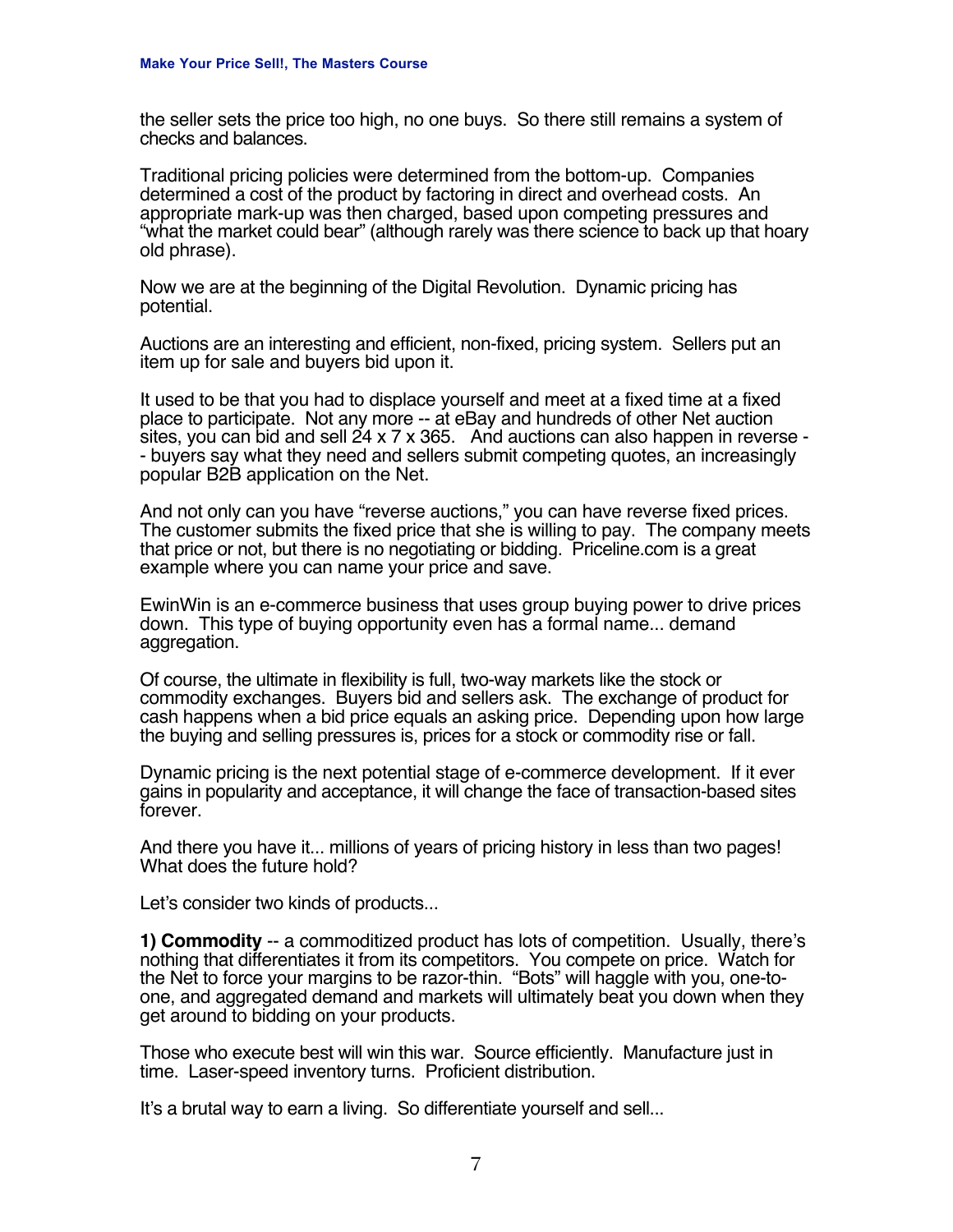**2) Proprietary product** -- it is an original product with new and valuable benefits. The innovation can be in the product itself or in the marketing of the product, preferably both. How to do this is beyond the scope of this book, unfortunately. Remember, this book is just a crash course!

Original products with new features and benefits stifle "apples-to-apples" comparisons by "bots." As a result, you can set a price that will maximize profits.

Keep in mind that markets mature rapidly on the Net -- you may have to adjust pricing frequently or upgrade your product to maintain your price.

Computer hardware is a great example of both a commodity and of a proprietary product...

**As a commodity,** the PC clones are constantly upgrading and shaving prices to fight each other. How? It's done it through manufacturing and marketing innovations ("make-on-demand" and selling-through-the-Web).

**As a semi-proprietary product,** Macintosh can no longer afford to be far more expensive than Windows machines. But it has enough original features and extra user-friendliness that it can still set a slightly higher price.

One thing for sure**...** your competitors can be reached with a single click of the mouse. Get the price right or perish.

Of course, even before the right price, you have to have a quality product or products or you won't succeed.

Site Build It!, SiteSell's flagship product, has an incredible product value-to-cost ratio. It overdelivers at every point…

[http://compare.sitesell.com/](http://compare.sitesell.com/gitbwebaffiliate.html                     )

Site Build It! has a track record that no other company or product can come close to matching as these case studies illustrate…

[http://case-studies.sitesell.com/](http://case-studies.sitesell.com/gitbwebaffiliate.html                )

From a history lesson to a marketing lesson... your "pricing education" continues…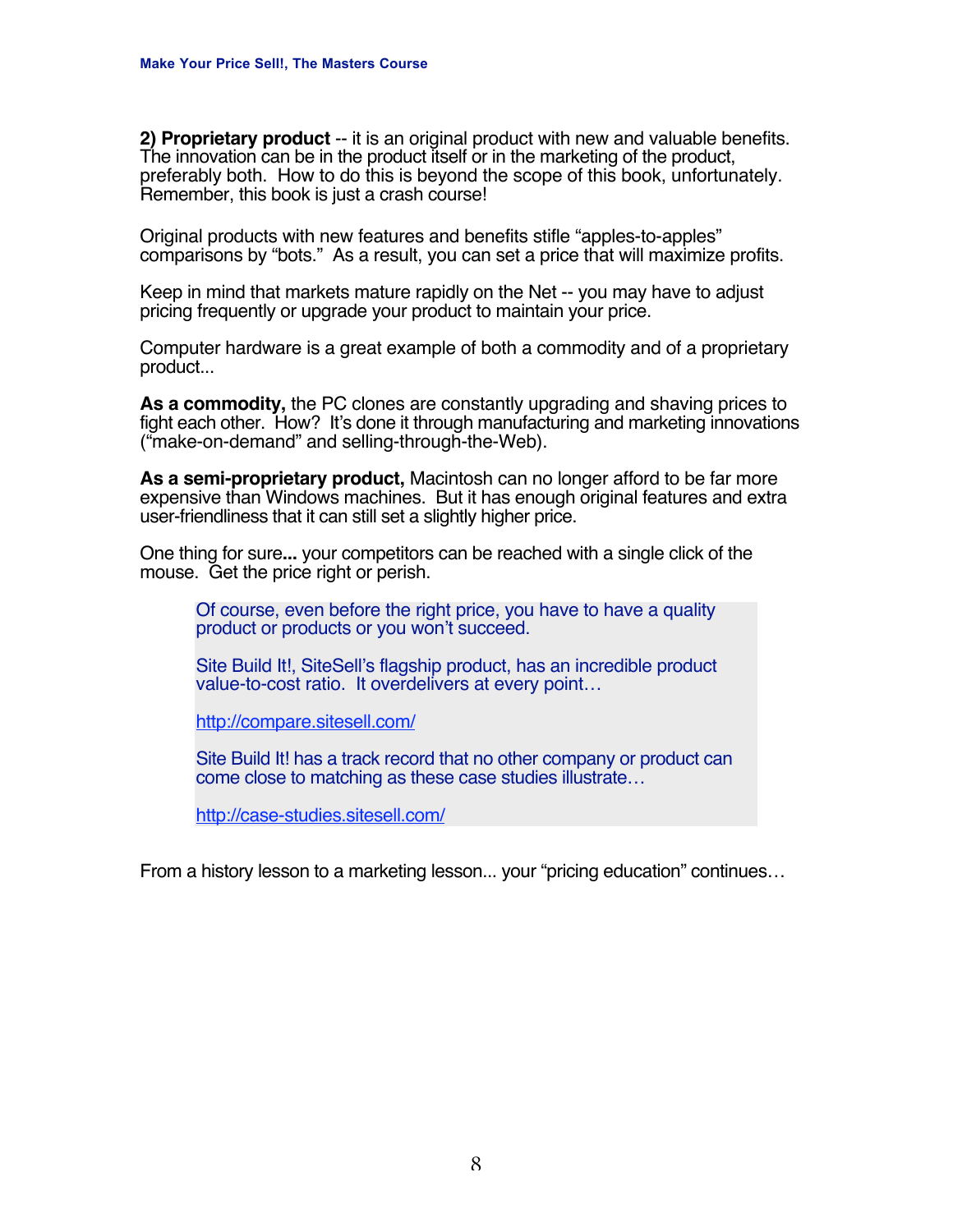### **3. The 4 P's of Marketing**

Marketing cycles have accelerated. Distribution occurs at (literally) the speed of light. Opportunities are everywhere. And with all this speed and opportunity **comes...**



**... heavy, intense competition.**

And your customers have access to tons more information. So you better offer the best value because they're going to know it, if you don't!

That all brings an increase in price risk. Misjudging your price points costs dramatically more than it used to. You just don't have the time for a second try.

There's an amazing amount of information on the Web about all forms of both online and offline marketing. The same goes for business books. Just about every aspect of Net marketing is covered ad nausea… everything **except** the single most important marketing decision that you'll ever make...

**... pricing.**

Resources are limited. Offline consultants seem to have jealously guarded this lucrative area, charging large companies thousands of dollars to get the price right.

Remember... pricing is probably the **most important marketing decision** that you'll ever make. After all, it's one of the **4 P's,** right?..

Any introduction level marketing course covers the Four P's of Marketing. Yes, this old mnemonic still holds true -- marketing basically boils down to a **mix of Product, Place, Promotion, and Price...**

**• Product** -- the "what" that is actually being offered to the market... ex., a safe and secure Volvo, a high-powered macho-feeling Porsche, or simply a low-priced, **"just get me there"...**



What is the customer really buying?... Just the equipment of a computer system, or a computer with all the software built in and a phone number to call if the user gets in trouble?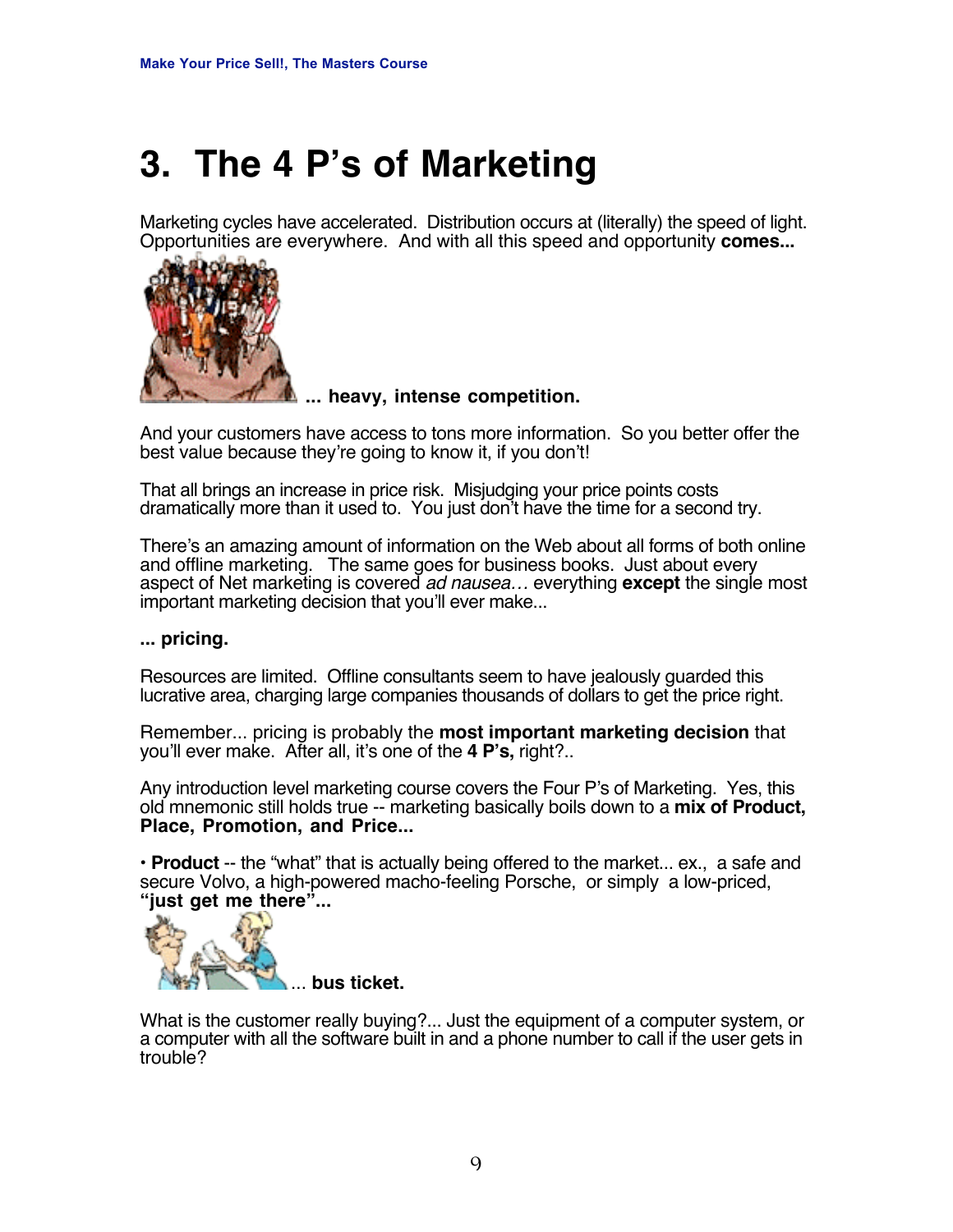What are you truly selling?... A software package which the user has to install and figure out, or an automatically updated and improved software system, which the user rents access to, with live online help, on a month-to-month basis?

**• Place** -- the "where and how" that your product is being distributed. In other words, the **"distribution channel"** (OK, OK... so the "Place" one was a bit of push, to make it a "P").

"Place" is the difference between buying a can of cola at...

- **•** a discount store
- **•** a fancy grocery store
- **•** a stand at a train station ... or
- **•** a counter on the actual train.

In each case, it's the same can of cola, only the place changes. And, we all know that that makes a lot of difference to the price. Have you bought a popcorn and soft drink in a movie theater lately?

As a Web marketer, you have chosen the most dynamic and fastest growing distribution channel in the history of the world – **the Internet!**

If you are using the fixed pricing model, your price has to be right the first time, or you may simply not get a second crack at it.

**• Promotion** -- the means that you are using to "get the word out" about your product and its benefits for the customer... even if the situation is as simple as "cola vs. thirst."

Your pitch can include online or offline advertising, personal selling, publicity, search engines and so on. The Internet is the great communicator. It is just as much a **promotional vehicle** as it is a distribution channel.

The Web, when properly used, is the ultimate niche marketing-andselling vehicle, the ideal situation for small business e-tailers. To succeed online, you must build your own business... and that means building your own traffic... your own clientele, from the ground up.

Very few people can build a business around a blog…

[http://blogorbuild.sitesell.com/](http://blogorbuild.sitesell.com/gitbwebaffiliate.html                 )

Find out how you and SBI! can build a site that works for you, building your business on a day-by-day basis. If you are selling hard goods on the Net, find your answers here…

[http://hardgoods.sitesell.com/](http://hardgoods.sitesell.com/gitbwebaffiliate.html                   )

If you are selling e-goods, find your answers here…

[http://egoods.sitesell.com/](http://egoods.sitesell.com/gitbwebaffiliate.html                      )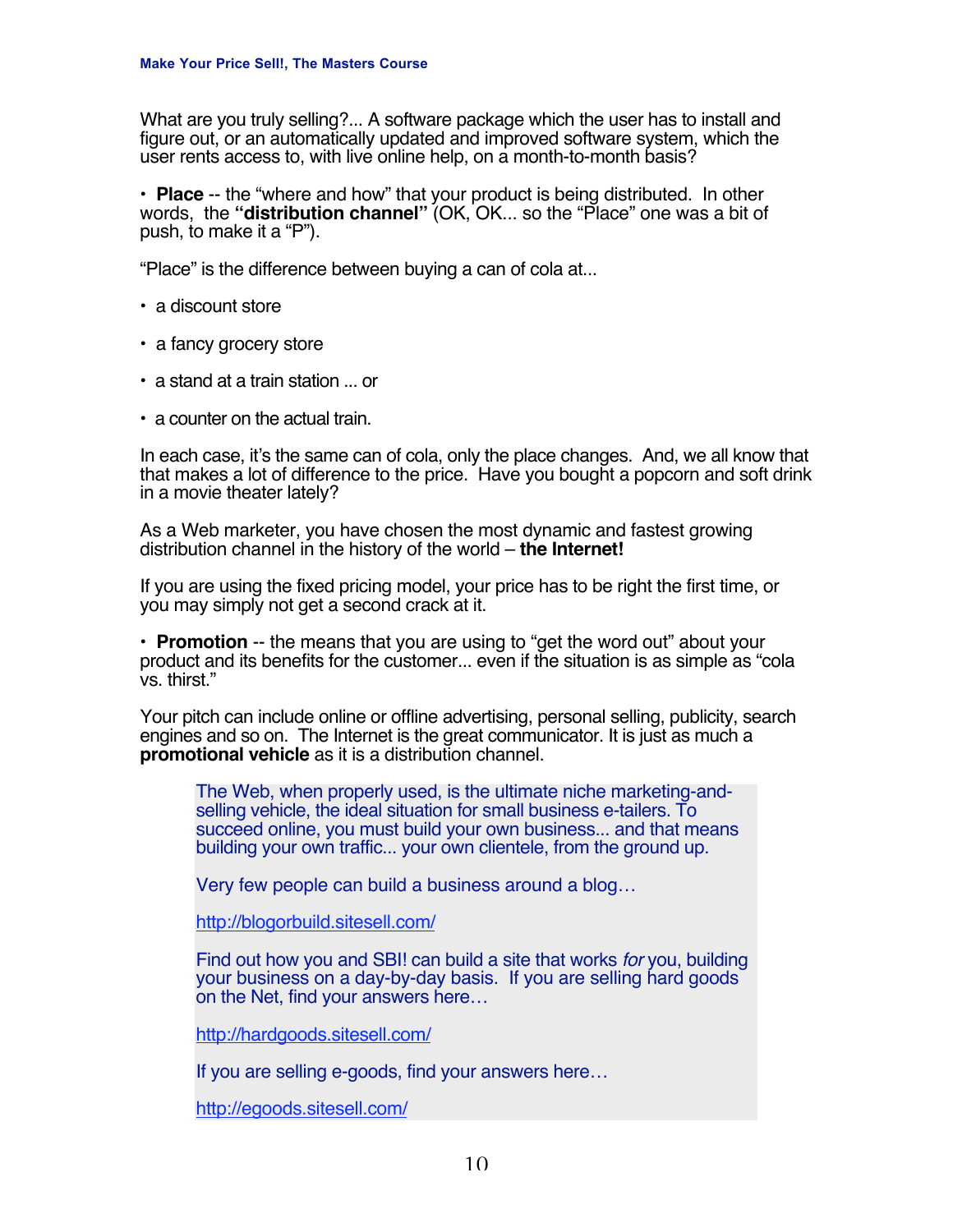**• Price** -- the cost of the product being charged to the customer. The **Perfect Price** is the price that meets both the buyer's and the seller's needs.

**The buyer** decides if the price is acceptable by determining benefits and by considering the competition.

**The seller** prices to maximize profit, while considering the bigger picture business model (i.e., high price/low volume or low price/high volume). The price must pay for the cost of production, marketing and overhead costs, and still make a profit (unless you're a dot-com Internet stock!).

Ask yourself a few quick questions about the first **three P's...**

- **Product** -- how can I make it better?
- **Place** -- how do I ship it from place A to place B to customer?
- **Promotion** -- how do I promote it?

What is the common thread for these three P's? They all **cost** you money -- they turn up on the **expense** side of the ledger.

Now ask yourself the same question for **the last P...**

**• Price** -- how much should I charge?

"Price" is the only P which brings money into your company! It's building up the income side of your ledger. So...

**Make pricing your top priority.** It makes cents, er-r-r sense, to know what **Price** you should charge for your **Product** so that you can **Promote** it effectively and **Place** it into the hands of your customer.

Here's an important "foundation-building" type of exercise for you to do before we continue with the rest of the course. Examine your business (or your business plan, if you are not up and running yet) using a "4 P" marketing magnifying glass.

Bring into sharper focus your…

**1) Product…** What do you sell? What does your customer buy? What are its major benefits? How important and unique are they?

**2) Promotion…** How do you promote your product or service?

**3) Place…** How do you ship from place A to place B?

**4) Price…** How do you decide on which price to charge?

Take your time with this exercise. You need a strategy for every part of your business operation to guarantee success. There are so many inside and outside factors that can affect your business, some of which you have more control over than others!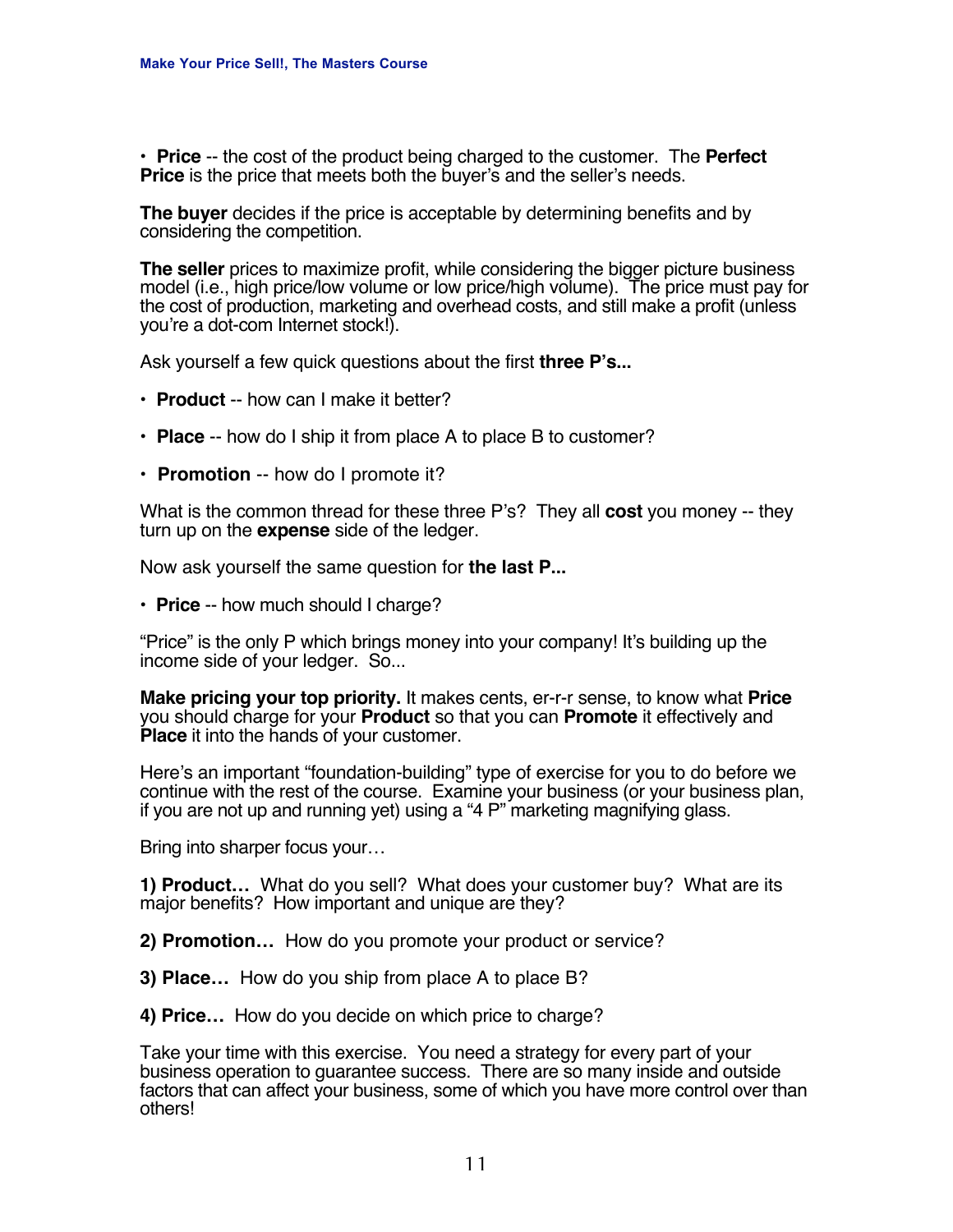However, at the end of the day, all the pieces of your e-commerce puzzle have to fit together or else your business will flounder.

Finished and ready to move forward? Let's go directly to "price to win" pricing strategies...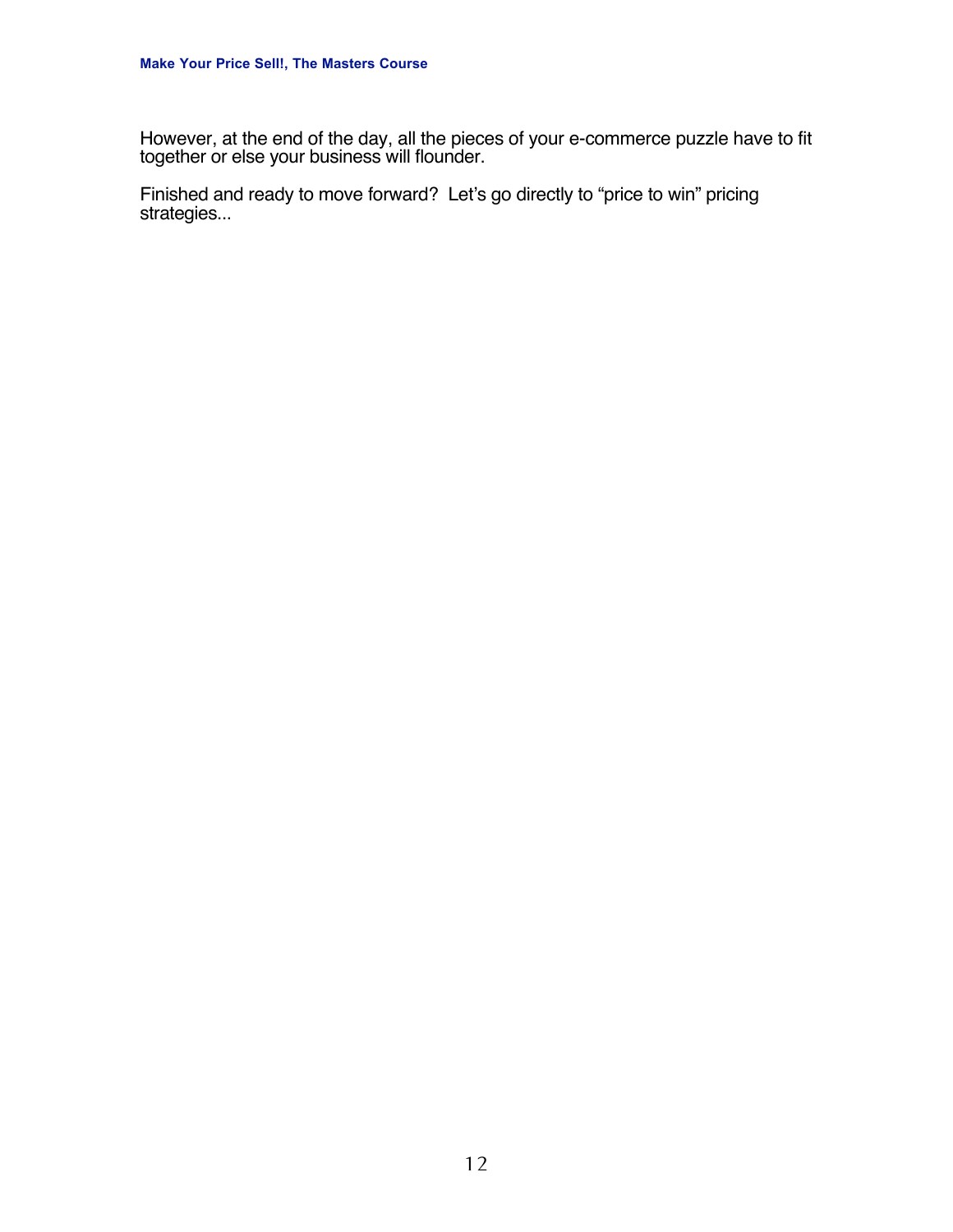### **4. Price to Win...**

Before you set your exact price, you must decide upon a pricing model -- this strategy should be consistent with your overall business model. Pricing always needs to accomplish a goal...

… but that goal is **not** always to make the most money, especially when you are selling on the Net.

At the risk of oversimplification, there are two basic business models, each with its own objective. We'll very briefly examine a few less frequently used models afterwards.

OK. Let's get the ball rolling…

#### **Model #1 Price to Penetrate**

Your goal is to penetrate the market fast and deep. In other words, sell as many of the item as possible. So you set your price low. But how low?

There's no point in giving away the store. You want to find the **highest lowest** price that maximizes profits **and** number of units sold.

Use this strategy to establish a powerful position in the market quickly. Why? The basic goal is to acquire as many customers as quickly as possible. Taken to an extreme, you might even price at a loss. Why?

For this powerful reason… each customer has a **lifetime value.** That value can be hundreds of times greater than some small gain you might make on the first sale. With this knowledge, you are happy to reduce or forego that first profit.

Penetration pricing is especially appropriate if you sense that more competition is on the way. Lock in the people who see your product being offered now.

Key point... penetration pricing only makes sense if you **keep** those customers. **There must be a strategy in place to realize that lifetime value.** Here's a quick primer on how to convert "first-time" to "life-time." Feel free to mix and match...

**1) Stickiness** -- this is customer loyalty with a twist. Once someone buys from you, does it quickly become too costly for her to switch to a competitor? (high 'switching costs'). **The costlier it is to switch...**



**... the stickier is your product.**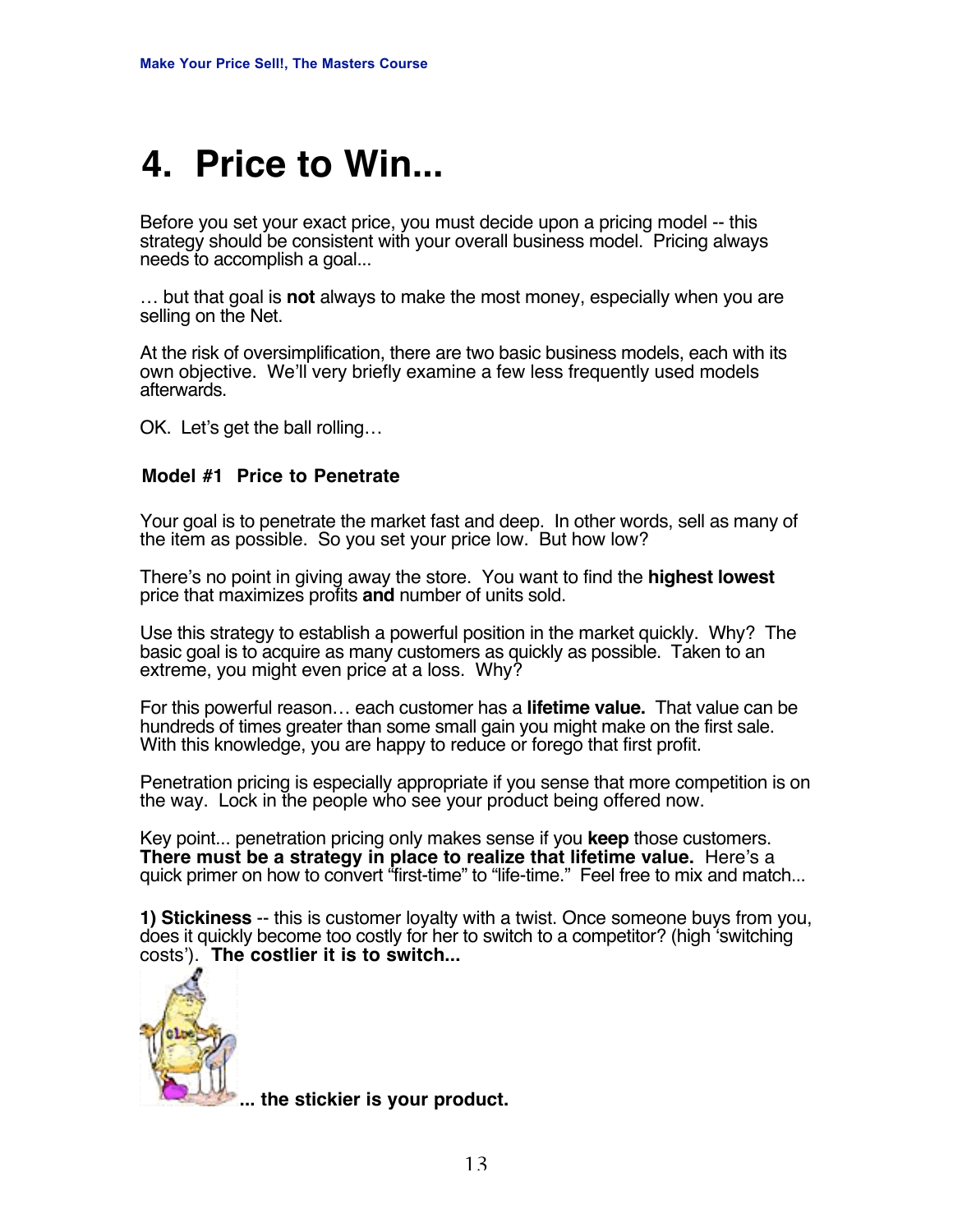**Offline example** -- Shaver handles used to be expensive. And they only fit a certain brand of blade. The cost of switching to another brand was the cost of buying another expensive handle, so customers had to continue to buy expensive refills. Hence that old phrase... the "razor-and-blade" strategy.

**Online example** -- Consider free Web site hosts like Geocities. Once you build a site, it becomes tough to move it elsewhere. Also, the amazingly cheap online brokers are remarkably "sticky" -- it takes a while to learn a system and set everything up. Once you do that, you don't want the hassle of switching.

**2) Great product** -- an outstanding product guarantees the customer's return. You **know** that she'll be back!

**Offline example** -- Shaving companies realized that they could make much more money, **in the long run,** from the resale of razor blades than from the handles. They started to sell the blades at give-away prices. The customers got used to a good shave with relatively inexpensive blades and just kept on buying those profitable refills. Hence that old phrase... the "razor-and-blade" strategy.

**Online example** -- Good books and good prices are a winning combo. In the beginning, **Amazon.com** discounted prices deeply in order to dominate the book (and now every other category!) market in cyberspace. They are losing massive amounts of money due to discounting. But they are building a massive base of customers... lifetime customers, they hope.

Site Build It! (SBI!) is the all-in-one, site-building-hosting-marketing system that helps you build a profitable online business in one tenth of the time and at one tenth of the price of any competitor.

How under-priced is SBI!? See for yourself...

[http://order.sitesell.com/](http://order.sitesell.com/gitbwebaffiliate.html                       )

Of course, that's the way an accountant thinks. If you think like a business person, it's worth a heck of a lot more than that. After all…

What are hundreds, even thousands of new lifetime customers worth to you?

What are entirely new income streams worth? More to the point, what is it worth not to waste a year or two of your life, and thousands of dollars, doing what everyone else is doing, and failing?

SBI! produces results.

Want to see some proof?

[http://proof.sitesell.com/](http://proof.sitesell.com/gitbwebaffiliate.html                       )

So why is SiteSell selling something that's several times better than the nearest competitor for one-tenth of the price? Simple… SiteSell recognizes the value of a lifetime customer in a competitive market.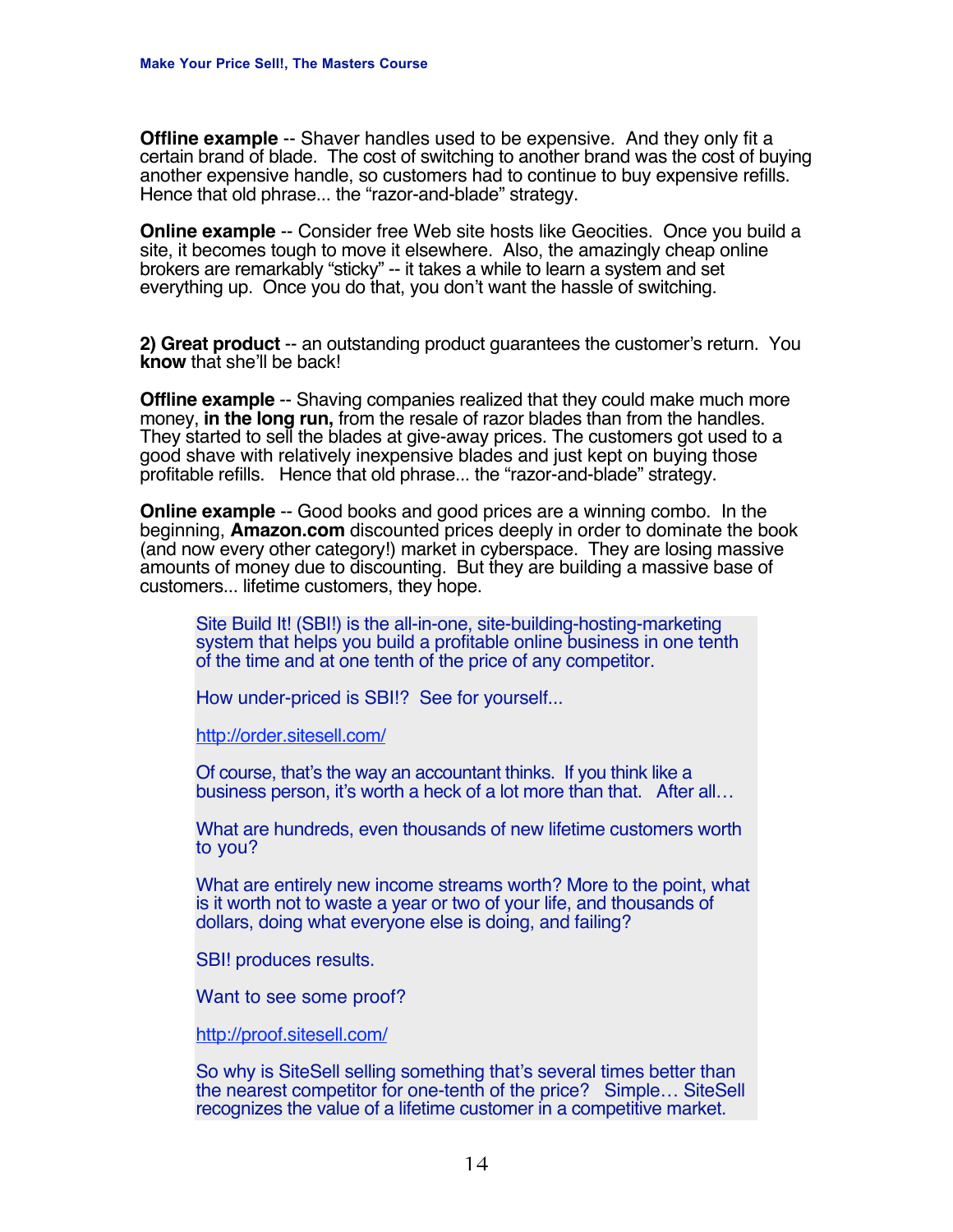Frankly, SBI! is too good to be a high-volume, low-price product. We price it an affordable level but not too low. This bypasses a "too good to be true" sentiment. And yet it's still, by far, the best small business bargain on the Net.

Take the tour and see for yourself how easy it is to use SBI! …

[http://videotour.sitesell.com/](http://videotour.sitesell.com/gitbwebaffiliate.html                   )

**3) Freeze-out** -- this is a variant of great product. You offer an "introductory low price" for a product that is a recurring purchase for a customer. That first sale effectively sticks him to you, not your competitor... if the quality is there, of course.

**Offline example** -- Buying a long term membership in one gym, keeps you from joining another one. You don't join two gyms. Also, magazines -- most people purchase Time **or** Newsweek, not both.

**Online example** -- Web hosting services often offer low "first year" rates to take customers out of their competition's hands. Then as long as they offer good Web hosting, customer stickiness takes over.

What's the bottom line?

If you want to establish dominance in the market for any reason, price to penetrate... even if it means you have to accept low or no profit margins.

This pricing technique, referred to as **"buying market share,"** comes at a "cost", no doubt about it. You are foregoing the additional profits of a higher price to "buy" this larger percentage of the market.

There is one school of thought in marketing that says that **"market share dominance"** is the most important factor in the marketplace. The Net raises the bar to alpine levels...

If you're pricing high on the Net, you better have **a unique and patented product.** Even then, you're begging for someone to attack you with vicious price-cutting.

#### **Model #2 Top Pricing**

The opposite strategy to penetration is **top pricing.** Here the price is deliberately set high in order to reap large profit margins. This is usually at the cost of **failing to capture** a large number of customers.

The most valid reason to use this price strategy? You are launching a hard good that is radically new and significantly better than the competition, and you have strong patent protection. The high price attracts and does not deter **"pioneers."** This strategy helps to recoup your capital costs.

#### **Who, or what, are...**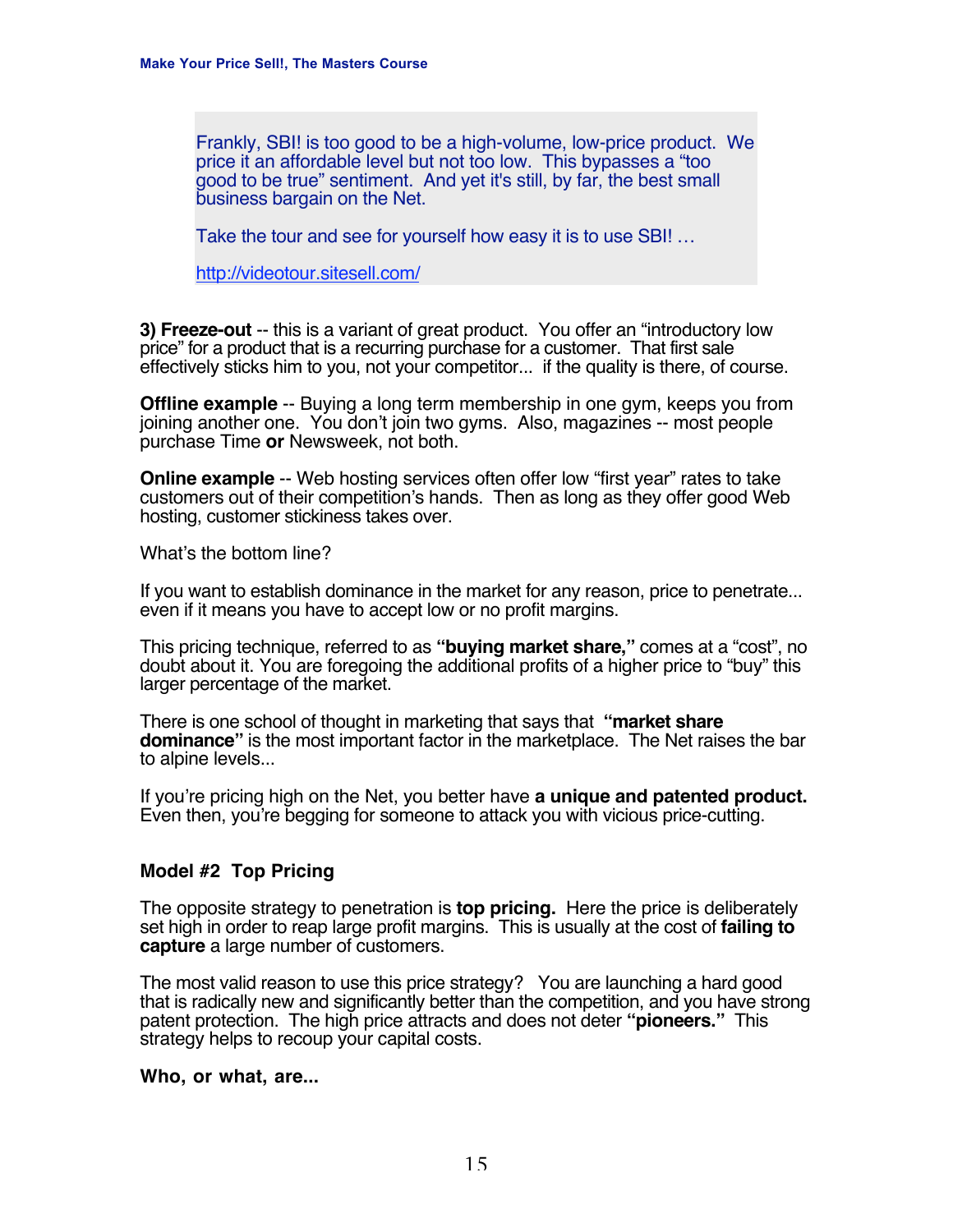

They are people who want something that nobody else has yet. Pioneers are not afraid to be "first" or "unique" -- actually, it's a badge of honor to be "first one on the block." They are not particularly concerned about price. Often, to their way of thinking, high price indicates quality.

Such must-have, open-wallet customers are your best friends. If you can **equate** uniqueness and quality with your price statement, substantial profit will surely follow. In the short term, you receive **a good income from the high-priced product.** But...

Long term, this comes at the **cost** of establishing a powerful position in the market by dominating market share (i.e., percentage of the customers). So don't stick with this strategy forever.

High prices tend to attract competitors. They see your big, fat profit margins. They know they can offer a similar product, at a much lower price than you are doing, and still take home a fair penny.

High price tactics are also known as **"selling off market share."** You gain income from those high profit margins, in exchange for having a smaller and smaller percentage of the market buying your product.

There are other valid reasons for top pricing, besides "pioneer pricing." For example...

**Luxury pricing**… You make a top quality product, among the very best of its kind on the market. You are able to create a certain "luxury cachet," building a high perceived value. You accept smaller unit-sales in return for higher margin. To thrive long term, of course, you must continue to offer a "best of breed" product and maintain the luxury image.

**Pricing a service...** If you offer professional services, you may find it preferable to cater to a small number of high-paying clients. Of course, you have to be able to "walk the walk." A diametrically opposite strategy for your same service would be to offer a "cookie-cutter" service to "the mass market" at a much lower price.

**Offline example** -- Apple sold the Macintosh computer (with its unique-at-the-time, user-friendly graphic interface) for years, at prices that were \$1,000-\$1,500 above that of the PC clones. In the long run, though, their lowered sales volume allowed IBM and its clones to become the industry standard. Mac almost died as a result.

**Offline example** -- The DVD. Pioneers covered the R&D costs and delivered fat profits. Over the years, the DVD became fiercely competitive and prices evaporated. Today, it's a commodity.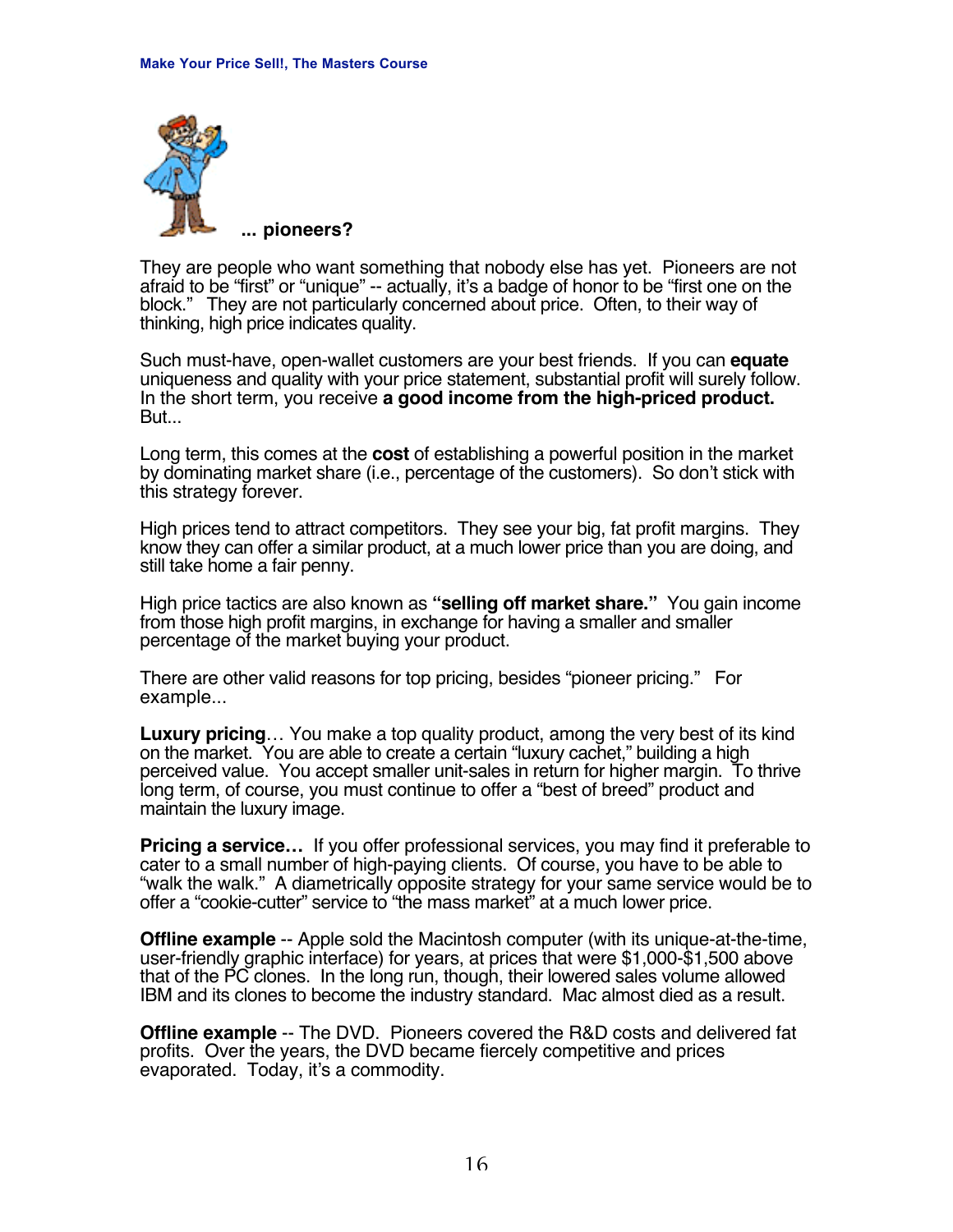**Offline example** -- Mercedes Benz is an excellent example of luxury pricing. Unlike the VCR, Mercedes can sustain its top pricing model for as long as it delivers a superb automobile **and** maintains the image.

**Online example** -- High-end design companies capture a niche market based on their uniqueness which can't be copied. These companies usually can only handle a limited number of clients at a time. Customers are willing to pay a higher price for this selective service.

Before you adopt this strategy, remember that market penetration (i.e., unit sales) will be hurt. Does that make a difference to you? If so, then decide when you will switch strategies.

Be careful, though. You have to carefully watch the **public relations** side of this. If people hate your company for taking advantage of them, your death will be quick and painful. One thing Macintosh always did right -- their users loved (and still do!) the Mac. They never felt gypped, even though they could have bought comparable computing power for far less money.

#### **It applies to services, too…**

Professionals and consultants often don't give enough thought to the rationale behind how they price their services. Basic goal-setting and strategizing up-front will clarify matters. For example...

Pretend that you are in the price consulting business. One of your services sets up pricing surveys for companies .

Let's examine two scenarios...

**Scenario #1, Top pricing** -- you don't want to grow a huge consulting business -you just want to support yourself and shoot a few games of pool the rest of the week. So you charge a higher price, \$500. The last thing you want to do is to have too many clients, which means working more hours per week and making the same (or less) money. Instead of shooting pool, **you'll be...**



**... behind the 8-ball!**

**Scenario #2, Penetration** -- you want to use this pricing service as your **"foot in the door"** for your higher-priced services. You don't mind breaking-even or possibly losing some money in return for more customers. Each customer has a lifetime value, in terms of future business, referrals, etc. So you may decide to offer this service for \$100 as an "introductory offer."

#### **Model #3 Price to Kill**

Large companies will often price a product at a great loss, just to drive smaller competitors out of the field. In many cases, it's not strictly legal. But who has the resources to fight gray-zone cases?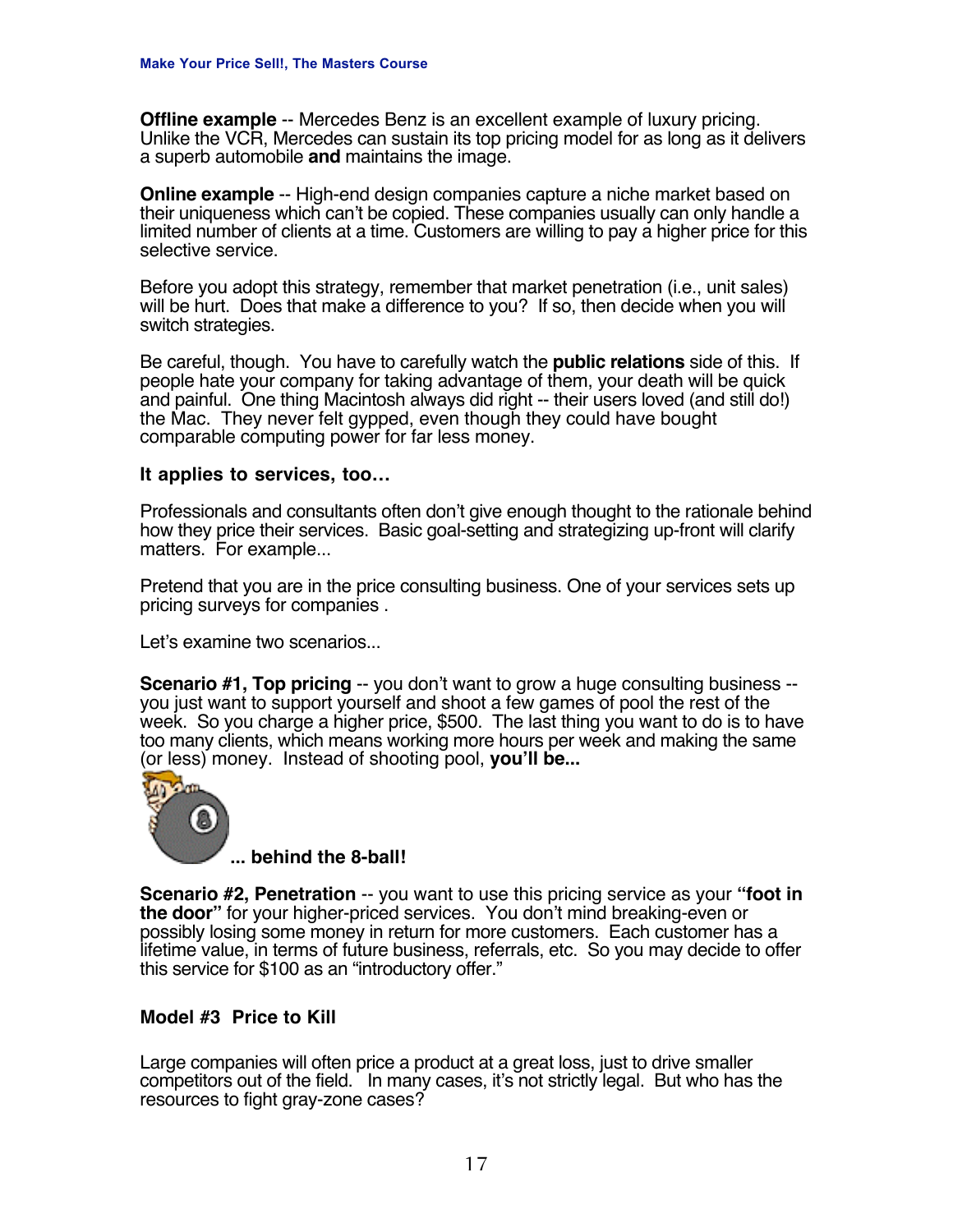#### **Model #4 Price to Lose**

Do you know the irony of the "price to penetrate" and "price to kill" models? Most of us do neither... or both, depending on how you look at it.

Let's say that you price to penetrate -- you want to pick that price that finds the most customers, right?

Let's say that you top price -- you want to pick the price that makes the most money, right? Unfortunately, most business people tend to skew a penetration price too high, trying to make more money. Likewise, top "pricers" tend to worry about scaring too many people off.

Don't price in that in-between "No Man's Land." Decide whether you want to price to penetrate or to get the top price.

Now apply this information to **your** business. Ask yourself these questions…

**1)** What was my goal when I chose my pricing model originally?

**2)** Knowing where I am now with my business, should I have chosen a different approach?

**3)** What are the pros and cons of my pricing strategy?

**4)** Which model do I see myself using three months from now… with confidence?

Pricing is a complex topic for almost all of us. The key is to look at it from different angles. Each new perspective gives different chunks of information to increase your understanding of pricing theory and how it affects your business.

Finished with the reflection exercise? Good timing. The next "angle" is stepping up on the podium…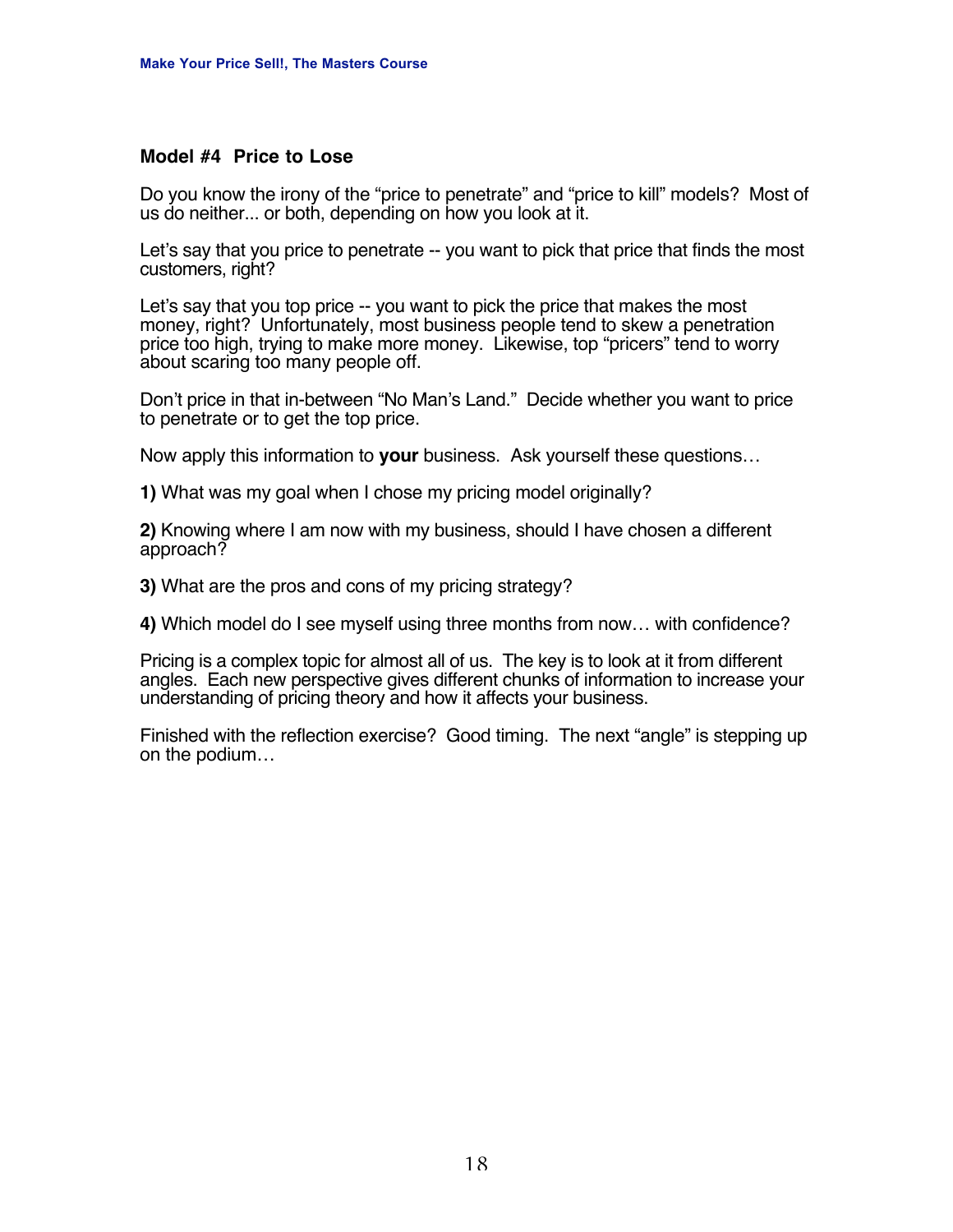### **5. The Psychology of Pricing**

Psychology influences our daily lives. Sometimes, it's so subtle that we don't even know it's happening. Consider these powerful examples…

•the comforting smell of fresh-baked bread in a house to ignite childhood memories of food or family in the prospective home-buyer.

•fresh flowers/produce near the grocery store's entrance to encourage impulse buying -- something that's not "on the list."

•big sale signs at the back of the boutique to force the customer to walk by all this season's trendy clothing styles.

•the offer of coupons or big prizes on a Web site in order to get the visitor clicks and cookies.

All four of the strategies above involve psychology. It's a reality in the business world today. You've got to be able to get inside your customer's head. And not leave one empty space for your competitor! It's a race for "share of mind."

Pricing is no exception. The "Perfect Price" is that price that maximizes your profits while building a lifetime customer through value satisfaction.

How do you define "value satisfaction"? By putting yourself into your customers' shoes. Simple but often ignored advice. Sometimes a vendor thinks that s/he knows what's best for the customer. Let's call it the "mothering-smothering effect."

If you reverse your viewpoint by coming at it from your customer's angle, then you start to look at your product differently. (That's the funny thing about psychology, it works on both sides of the business fence.)

Price to attract those first-time customers and let the value of your product "keep" them with you for a lifetime.

SiteSell continues to build a loyal base of raving fans because of its commitment to "overdelivery." We go beyond satisfying our customers… we strive to delight them! Watch/listen for yourself and hear what our customers are saying…

[http://ilovesbi.sitesell.com/](http://ilovesbi.sitesell.com/gitbwebaffiliate.html                    )

Naturally, you don't decide whether to penetrate or top price on this basis alone. But once you're in the ballpark, it helps to have a keen understanding of human nature. Let's start with the most well known example...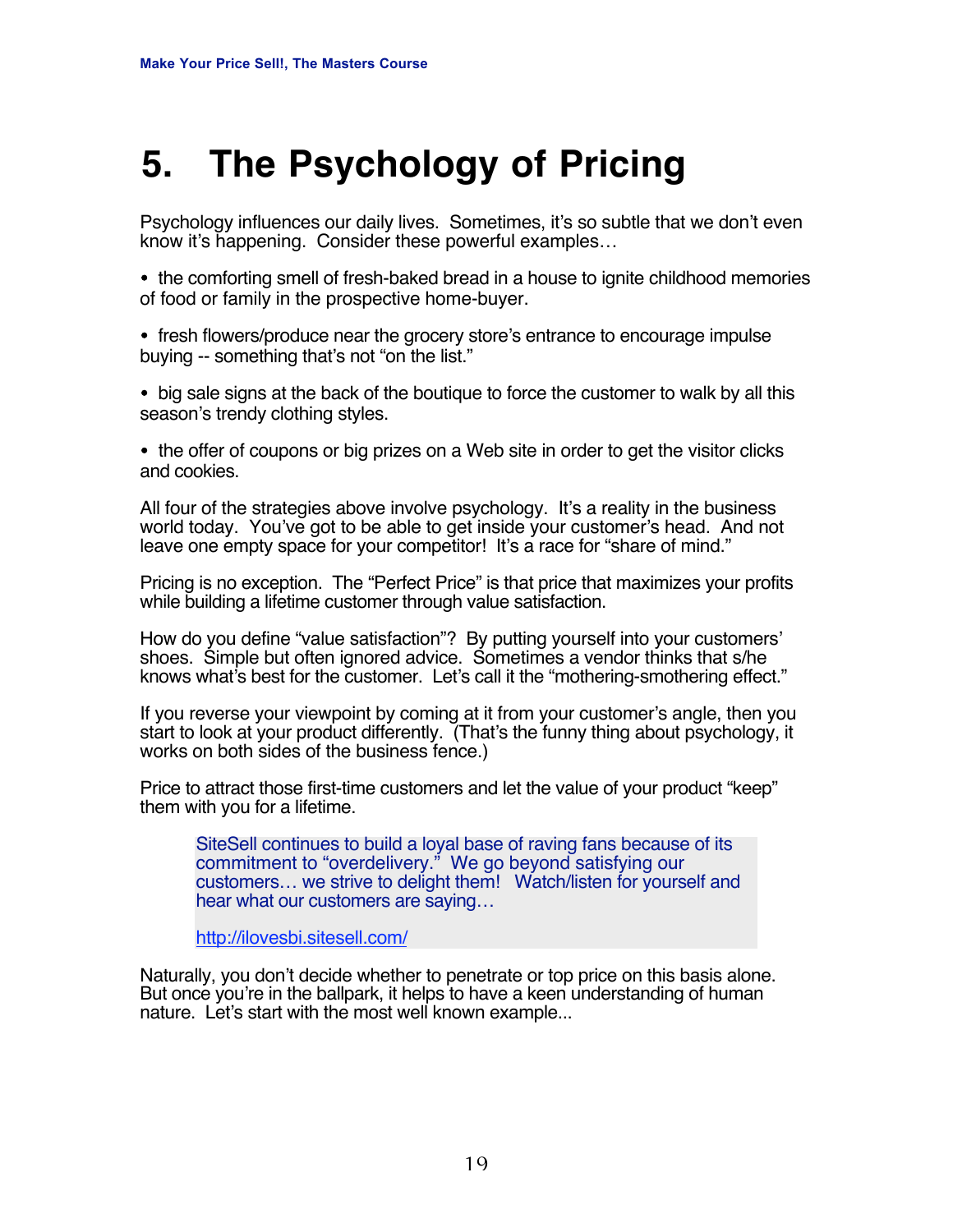#### **1) The right number**

Some prices just **sound** like less money than other prices that are very close to them in value. Take the price of 99 cents. It sounds a whole lot cheaper than a dollar -- the same way that \$9.99 does with \$10.

Humans buy on emotion first, rational thought second. If they can say "and it's under \$50," it's one more plus for you.

#### **Point to take away?**

End your price in a **5, 7, 8, or 9** and be on the right side of human nature.

Let's also consider what Eric Mitchell, involved with the Pricing Society, observed about the rules of **rounding off** prices, based on his market research...

**For Prices up to \$10...** It makes more sense to use \$0.99 rather than \$0.95. Respondents' reactions are the same for both numbers. So why leave 4 cents of profit on the table?

Odd price endings like \$0.74 can sometimes cost sales. They cause some confusion in the customer... \$0.74 just doesn't "sound right."

**For Prices from \$10 to \$100...** ".95" and ".75" price points are much better received than ".99". In this price range, there is a resistance to ".99" because it is often viewed as a "greedy" price point. Think about a restaurant menu... the special of the day is usually set at \$12.95, not \$12.99.

**For prices above \$100...** It's better to deal in "whole" dollars. From the customer's viewpoint, \$149 is a more acceptable and cleaner price point than \$148.95.

**Pricing a professional service?** Price in whole dollars. Choose \$50 per hour rather than \$49.75. You're not "on sale", are you?

**Reception** (of a price) is based on **perception** (of that price). Make it positive!

#### **2) The Value Bundle**

Something for nothing. Don't we all love that? Definitely! Value-bundle, if possible.

What's "value-bundling"? Simple, really. Group-related products and set one price for the combination. This works best if the grouped products have a logical association with one another.

Customers tend to assign value to a bundle, based upon the probable cost of individual " pieces." Value-bundling is a powerful method if the price of your bundle equals the price of the most expensive component.

**Offline example** -- You commonly see vacation packages where air tickets and ground arrangements (hotels, meals, bus tours and so on) are advertised at one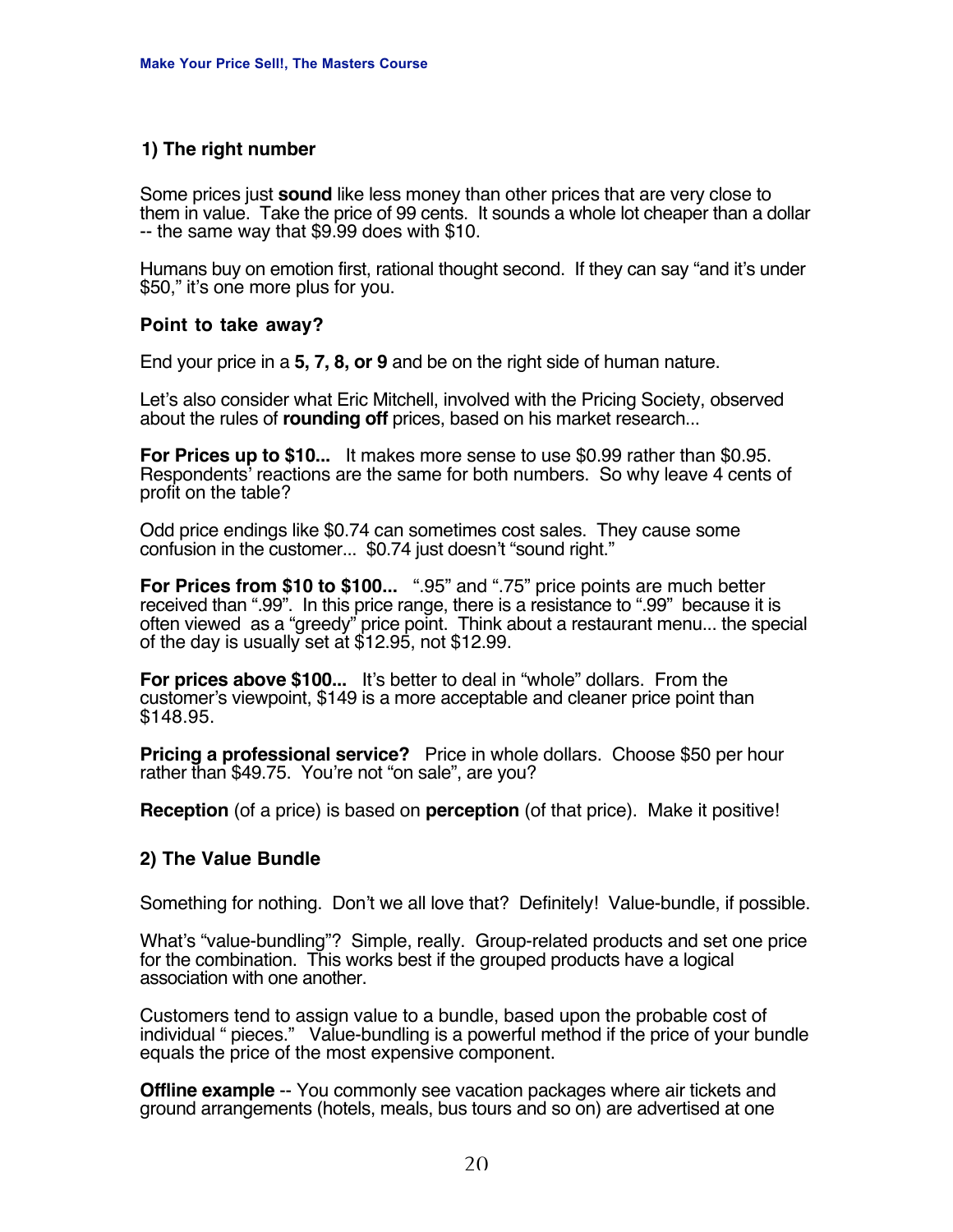eye-catching price... **everything** you need for the perfect vacation. If the price of the bundle is just a bit more than what your customer would pay for the air tickets separately, your customer has that wonderful "something for nothing" feeling!

**Online example** -- AOL bundles a number of information products and interactive services together and charges one price for all of them. And, the company keeps adding to it...all for one low price.

#### **The bigger the bundle, the better!**

Site Build It! is the ultimate value bundle. SBI! meets the needs of almost every type of small business owner in a unique, powerful way that works!…

[http://tools.sitesell.com/](http://tools.sitesell.com/gitbwebaffiliate.html                       )

For more about online bundling, read Evan Schwartz's fine book...



**Digital Darwinism :** 7 Breakthrough Business Strategies for Surviving in the Cutthroat Web Economy by Evan I. Schwartz Broadway Books; ISBN: 076790333

Schwartz makes one fascinating point. A bundle of digital goods will make more money than if you sold the pieces individually... even if not all the grouped pieces are seen as valuable for all customers. He, also, suggests selling ultra-high value products outside of the bundle and marketing them as a premium product... at an extra fee.

#### **3) Discounting**

You'll always find Ken **over by the...**



"I love a good bargain." Most folks do.

On the Net, you start a product launch with a huge advantage -- **you can reach all your previous customers** with the click of a mouse. When you introduce a new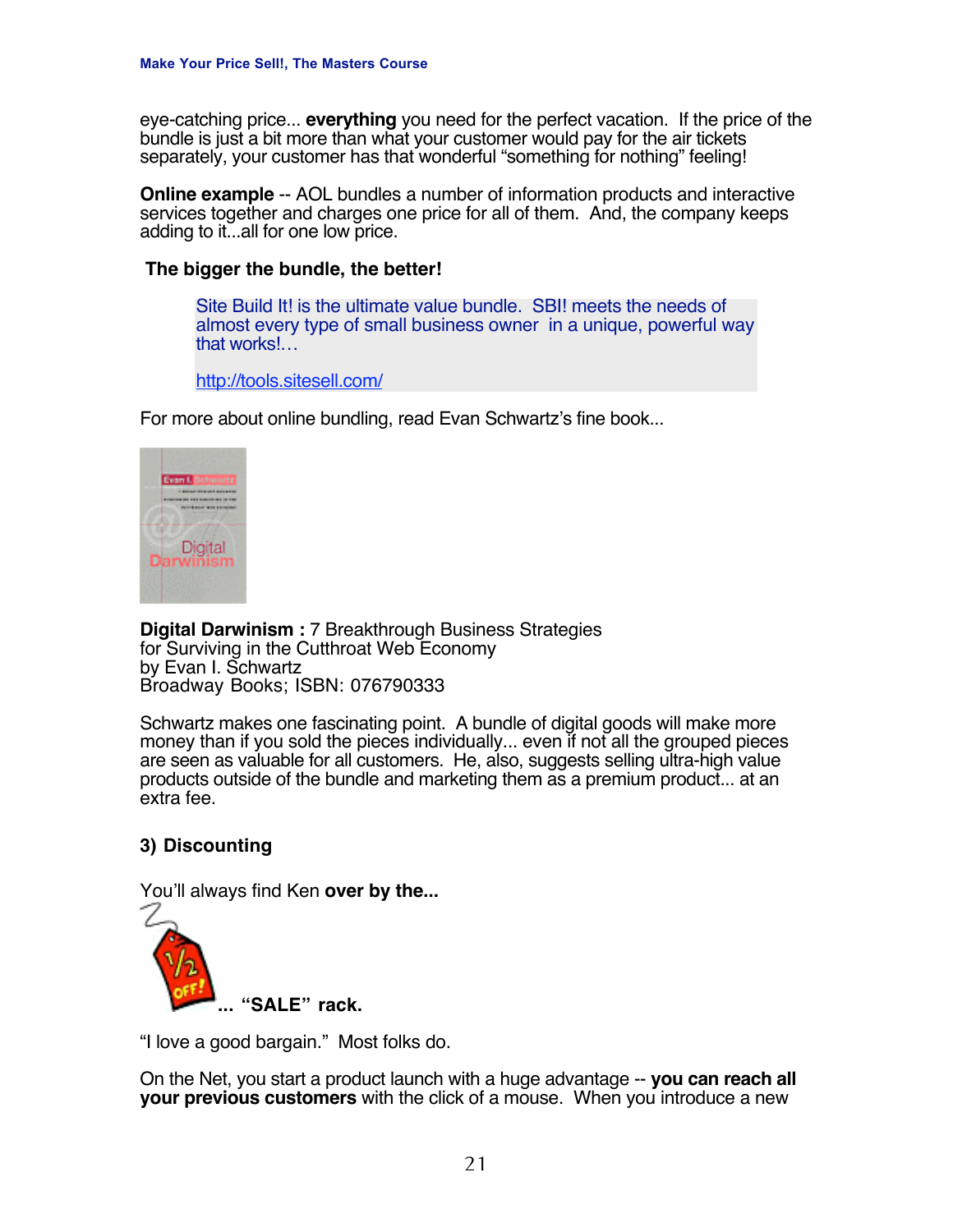product, offer them a discount off the regular price. Send these supporters to a special discount URL. Do the same for your affiliates. Both deserve it. **They'll appreciate that you appreciate them.**

**Quantity** discounts are really worth considering, especially if you are shipping hard goods. Go beyond the obvious reduced "per unit shipping charge"... offer "three for \$20" (or better, \$19.95) for that \$7 bottle of wine.

Sure, the margin is a bit less... but your gross is much better. Your customer saves on shipping, product cost, and gets that "under \$20 psychological boost."

And your competitor?... well, that's two bottles of wine that he is **not** selling to your customer!

**Discounting** can be used in a variety of other ways... for seasonal deals, special markets like seniors and students, affiliate (or distributor if you are offline) network.

Whether you use it to build existing customer loyalty, for quantity savings or for competitive reasons, discounting can be a **strong tool.** Define the goal clearly, though, before you discount. Otherwise, you're just giving money away.

#### **4) "Reverse Discounting"**

"Geez, it has to be good -- look how expensive it is!"

**Quality is in the eye of the beholder.** And a high price tag can certainly help **create** a high perceived value. After all, is Mercedes really worth three times a Ford? Is a Tiffany's diamond really worth five times more than the same one on the Net?

This can work if you are selling the snob appeal of a status symbol to the wealthy, or a high-priced, big-name service to multi-national companies. But don't try this for most products on the Net, especially if you sell digital products -- unless, of course, **you enjoy...**



#### **... the feeling of your head being clamped in a vise.**

If you simply set a high price for a new product with the hope of increasing Net sales due to a high-perceived value, you're headed for pain. Big time pain.

Yes... if your site makes a great sales effort, you will be able to build a higher perceived value. And that will support a higher price.

Whatever that value is, when it comes to selling on the Net... **never price beyond the value that your Web site creates and that your product supports.** This is essential knowledge if you want to build a successful, growing, long term business.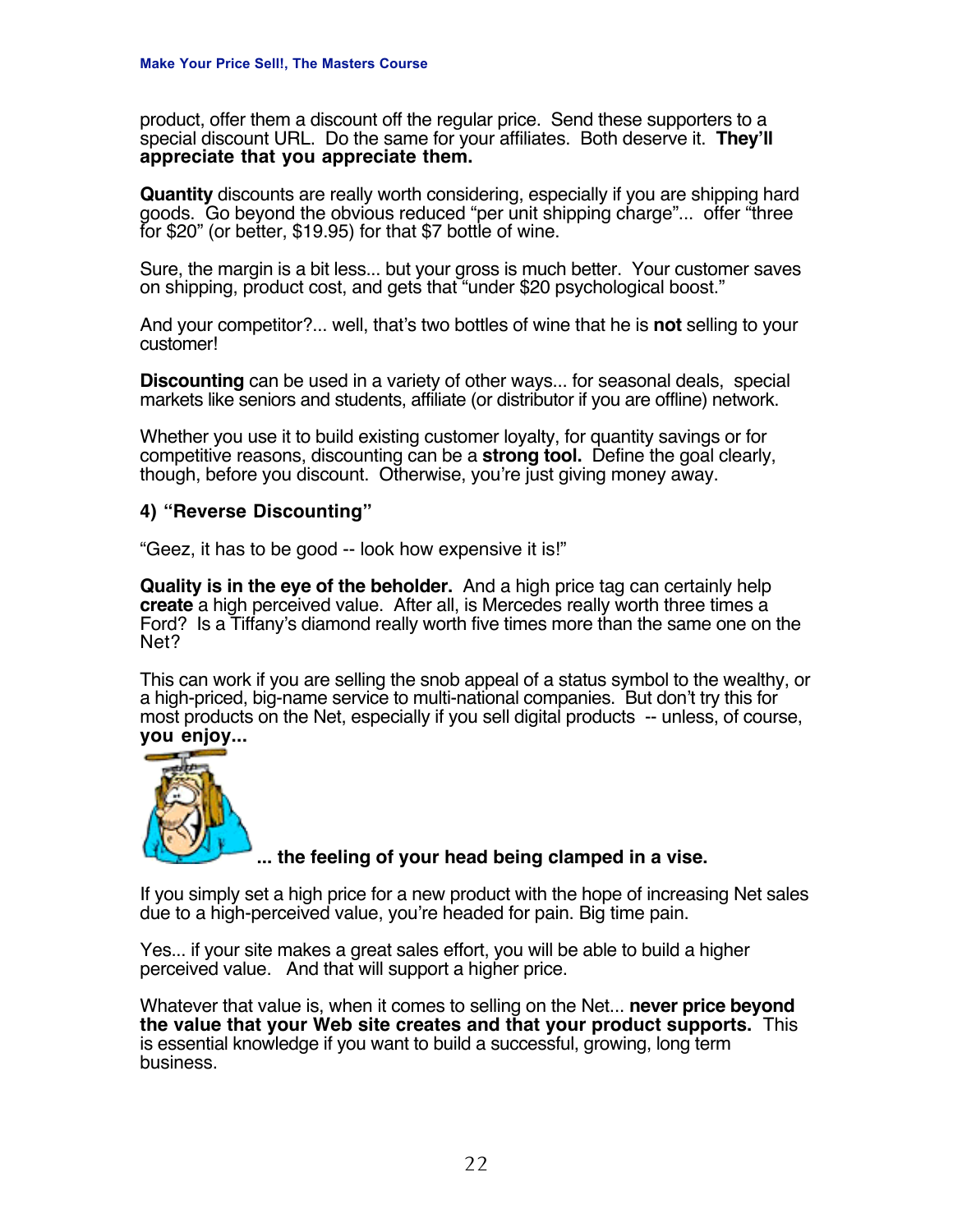#### **5) The Infamous "Plus S&H"**

"Plus shipping and handling"... That famous phrase! Everyone's aware of these hidden charges, of course. But somehow S&H are just not part of the price.

Let's say that you charge \$39.98 for a Crocodile Dundee knife. Plus, of course...

Shipping & Handling of \$9.98

So, Mr. Smith, what does that knife cost? \$49.96? No, by the time Mr. Smith has decided he must have the "That's-Not-a-Knife-Now-That's-a-Knife" knife, it only costs \$9.98.

Including S&H in the price of your product is a big boo-boo. It can only mean one of two things...

**1)** Your product looks \$9.98 more expensive… or...

**2)** You're losing money. You can only do that for a while. If you build customers on the basis of price, be prepared to lose them when you have to start making money.

We should add one warning. People do notice S&H if you gouge them. Don't make a profit on S&H -- just cover your costs.

Naturally, if you're shipping digital products directly via the Net, S&H are free! In that case, sure... be generous.

Tell your customer...

### **"Shipping & Handling Included."**

#### **6) Price Elasticity**

If demand for your product **drops** when you increase the price by only 1%, you have a product that is very price-sensitive or **price-elastic.**

If, on the other hand, doubling the price only causes a **slight** drop, you have a **price-inelastic** product -- that means that it almost doesn't matter what price you charge because people will still buy it.

Elasticity is largely driven by **customer perception** of your product and the competition.

If you are a grocery chain selling your own brand of instant coffee, your coffee **better sell for less** than other brand names. Bump the familiar price up and watch your inventory **sit** on the shelves.

But if you sell a top-line, in-fashion, **gourmet brand of coffee...**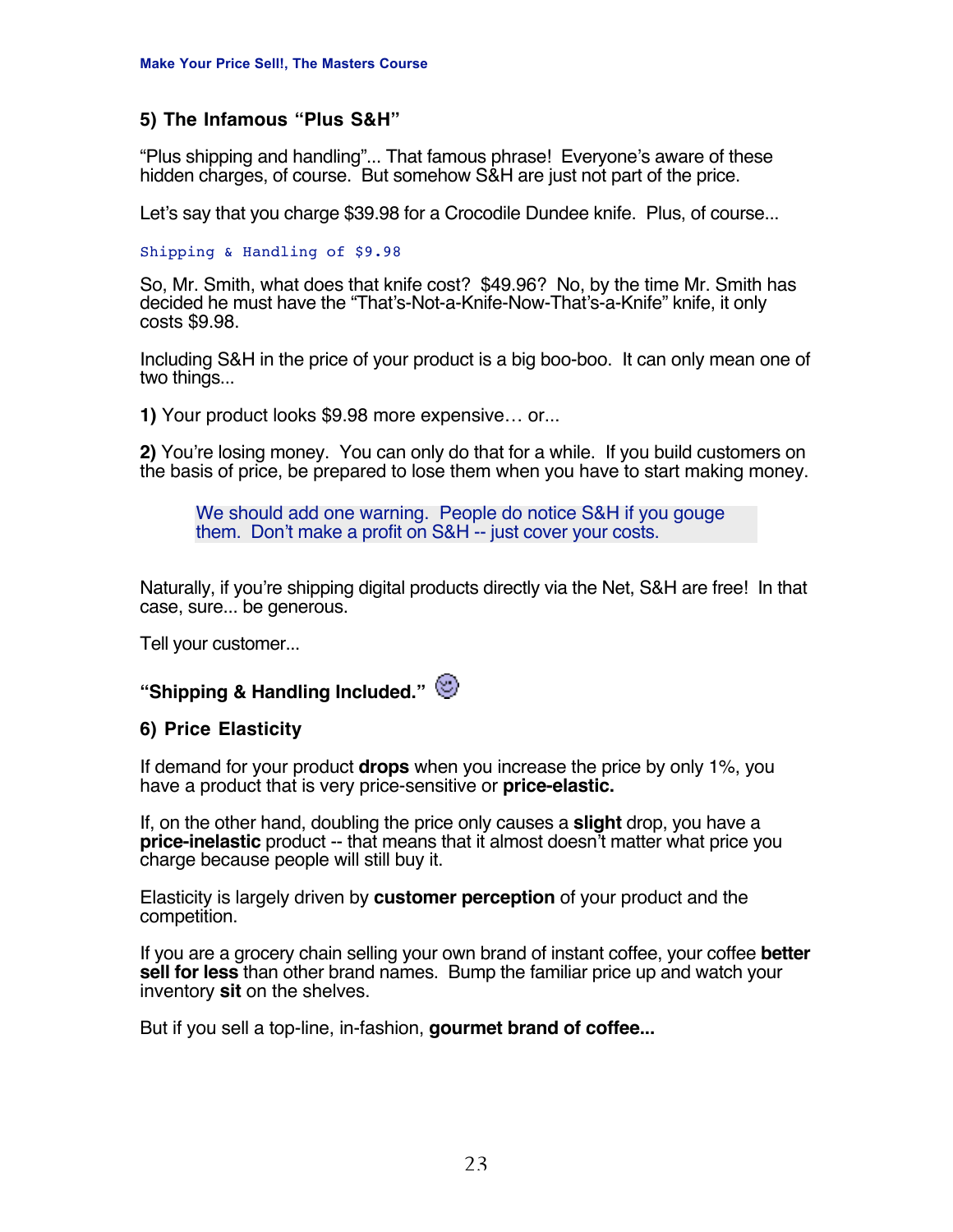

#### **... it can be a license to print money.**

What kind of products are price-inelastic?

Products that...

- deliver important benefits to the customer.
- offer uniqueness that is understood and valued by the customer.

Take-home lesson?

No matter what approach you use, it has to "ring true" to your customers. They will only be attracted to your price and product, if it's **worth** it to them. As Sam said back in Chapter 1… your customer must profit from you.

That's why you need to "know" your target group. Who are they? What are their needs? What wishes are they trying to fulfil or what pain are they trying to solve.

Do you know? Let's see how you can find out…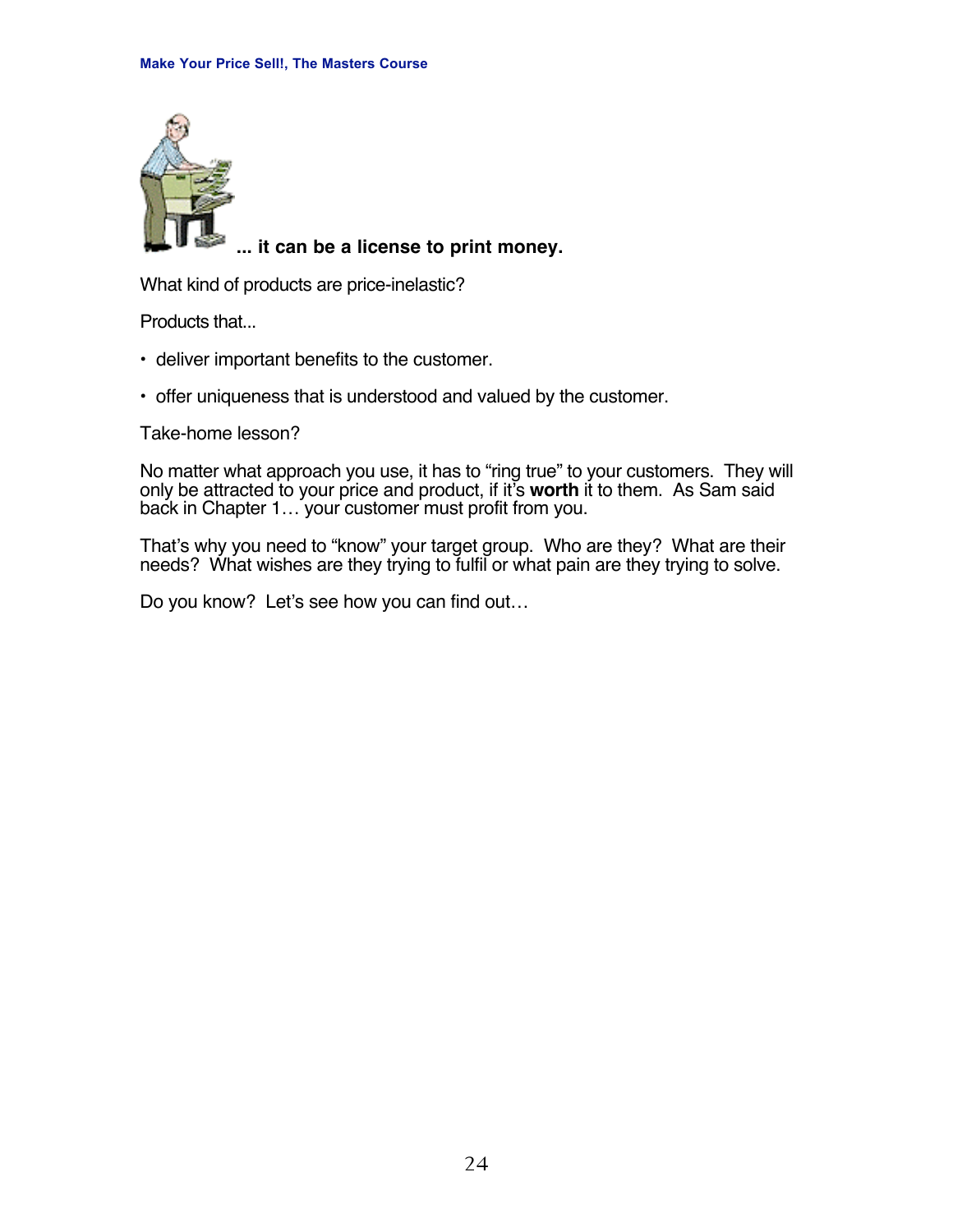### **6. Know Your Customers… Know Success!**

```
"Any customer can have a car painted any color
that he wants so long as it is black."
-- Henry Ford (1922)
```
Clearly, Mr. Ford felt that he controlled the car market... to the point of disdain for the desires of his customers. Think about this for a second....

Henry Ford **knew** his customers wanted their cars in other colors. Yet he felt that he had such a lock on the market place that there was just no need to listen to them.

Ford went on to lose serious market share to "upstarts" like General Motors. That's why Bill Gates keeps a picture of Henry Ford on the wall of his office... an object lesson of "fatal attitude."

Mr. Ford ignored customers when it came to one of the **big P's... Product.** Do you think he listened to them when it came to **Pricing?** I'm sure he never asked!

Do the majority of business owners have that enviable position today? Sadly, no - we all work in a hyper-competitive market place. Yet how may owners ask their customers for input about **perceived value** (i.e., what it's worth to them) and pricing? Do you?

This is a "reality check" chapter. Get ready to plant your feet squarely on the ground... and set those rose-colored glasses aside for the time being. Most business people don't need those glasses anyway.

Why?...

When it comes to pricing, their heads are firmly embedded underground.  $\bigotimes$ 



Profit. You have to make a profit or you won't survive. The right price is critical to your commercial future. As I said in the Introduction, pricing **is** your most important marketing decision.

Misjudging your price points in this digital era costs dramatically more than it did in the past. Internet markets mature rapidly. You have to be prepared to adjust pricing frequently or upgrade your product/service to maintain your price. Price is never static.

So, what do you need to do?

Get the e-commerce success equation right!…

#### **Great Product + Perfect Price + Right Process + Satisfied Customer = Success**

A lifetime of e-commerce success, that is.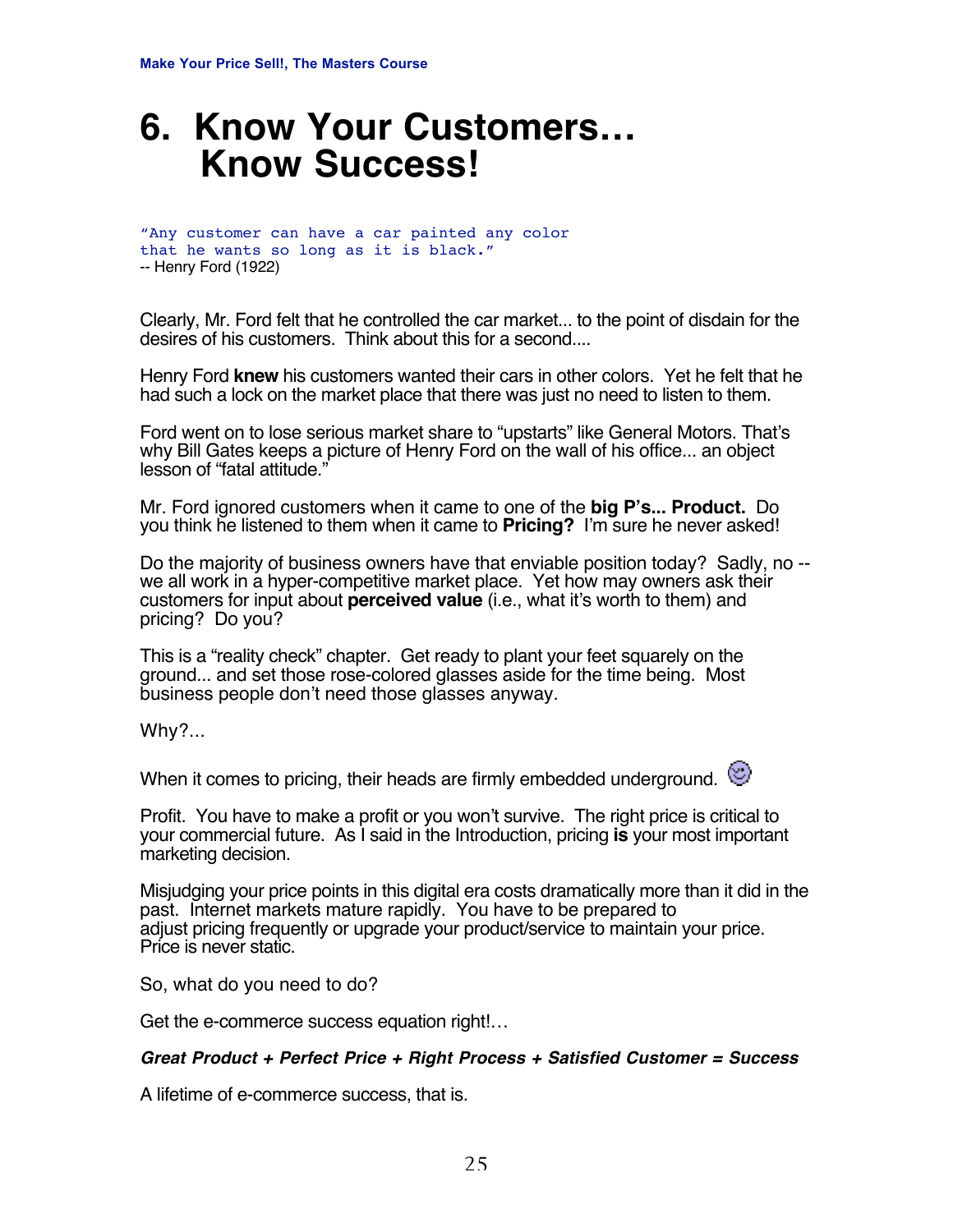Most small businesses fail on the Net because they prepare to sell and collect money, before they have provided what their visitors are searching for... **information.**

Wrong thinking... wrong process. It's like pushing a string. You have to pull instead... pull targeted visitors into your site, PREsell them... then, and only then, monetize your site.

The "right process" boils down to four simple steps...

**1)** Create the information that your prospective customers want.

**2)** Attract targeted traffic -- win the Search Engine wars!

**3)** PREsell your visitors -- build confidence (people buy from those they trust).

**4)** Convert traffic to dollars (whatever that monetization model may be... selling hard goods, e-goods, services, or representing affiliate programs, or setting up a finder's fee relationship, or joining Google Adsense program, etc.).

Right thinking... right process... profitable results!

SBI! provides all the necessary tools (all-in-one-place) and step-bystep guidance so that you can follow the right process, regardless of your experience or technical background.

[http://actionguide.sitesell.com/](http://action-guide.sitesell.com/gitbwebaffiliate.html                )

A buyer decides if the price is acceptable by determining the benefits of the product and by considering the competition.

The seller prices to maximize profit, while considering the bigger picture business model (i.e., high price/low volume or low price/high volume). The price must pay for the cost of production, marketing and overhead costs, and still make a profit.

Let's say that Product X costs you \$20 to make, market, sell, and distribute. But let's say that your customer is only willing to exchange \$10 for it.

This success equation is definitely "off the rails" at this point and will stay there, permanently, unless some major modifications are made.

Bottom line?

#### **The most important determinant of price is always what the product is worth to the customer.**

Before your prospective customer can tell you what your product is worth, she must understand what it will do for her. So you must be able to answer the question...

"**What's in it for me?"**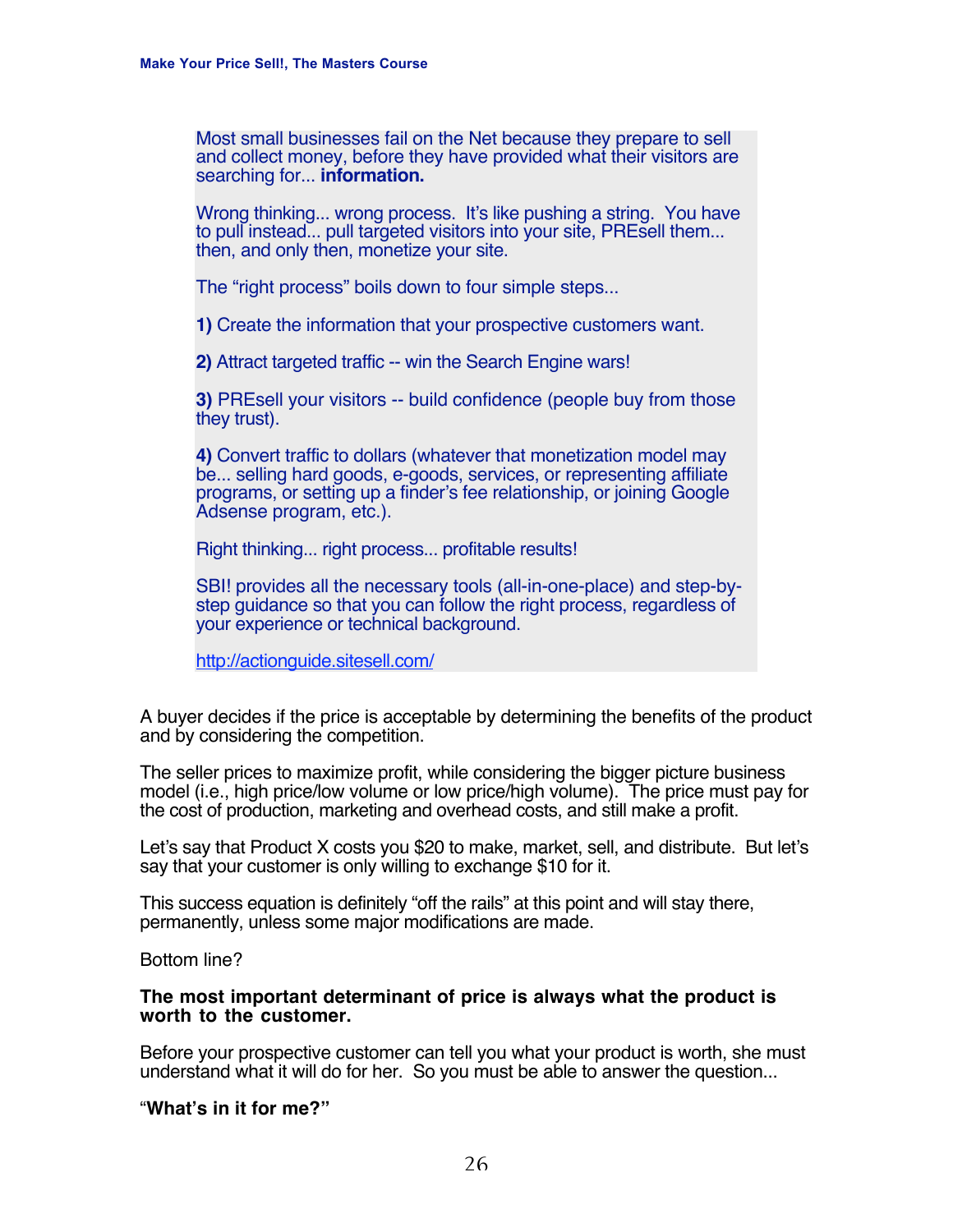That's where an effective Web site is absolutely necessary. A great site educates the customer about your product's benefits and features. It builds perceived value.

Want to see some "live" benefit-focused content? Check out one of the following sites (or all three if you are keen)…

Benefits for information publishers… [http://infopublishing.sitesell.com/](http://infopublishing.sitesell.com/gitbwebaffiliate.html              )

Benefits for network marketers... [http://networkmarketing.sitesell.com/](http://networkmarketing.sitesell.com/gitbwebaffiliate.html            )

Benefits for local business owners … [http://localbiz.sitesell.com/](http://localbiz.sitesell.com/gitbwebaffiliate.html                    )

Same product. Different benefits. All customer-focused!

Features are elements of a product (or service) that **do,** or that **are**. Benefits are the results that **do for your customer.** They connect at an emotional level by delivering a gain or curing a pain.

All benefits add to the perceived value of your product or service. The higher the perceived value, the greater the chance you have for a sale (or a download, or a subscription, or a contract, or whatever is your Most Wanted Response (MWR) - i.e., whatever you most want your customers to do when they are on your site).

So… figure out your target group. Who is most likely to see the benefits of your product immediately? Do the words on your Web site reflect that awareness?

Picture your customer. Now write for your customer. Thinking of a single person automatically helps your copy feel "one-to-one" as you write. If you think of thousands of people as you write, your copy will take on an impersonal, broadcast tone. You know your customer best so talk to him or her!

#### Bottom line?

Your site not only has to get the sale, it has to build perceived value in your product. When the customer "gets it," both the perceived value and the Conversion Rates will be high.

#### **Only benefits answer the critical question... "What's in it for me?"**

Now for the next "reality" lesson of the day...

A theoretical price for your product may look reasonable and saleable on that fancy spreadsheet or after a discussion with your hired pricing consultant. But it might be totally off-base to your customers' personal prices. And if it doesn't jive then you might as well leave the dance hall.

You have got to know confidently at which price point your customers are thinking... "Yes, this is worth it." Or conversely, at which point **price-resistance** kicks in. That's the price where your customer starts to think... "I don't need that as much as I thought I did."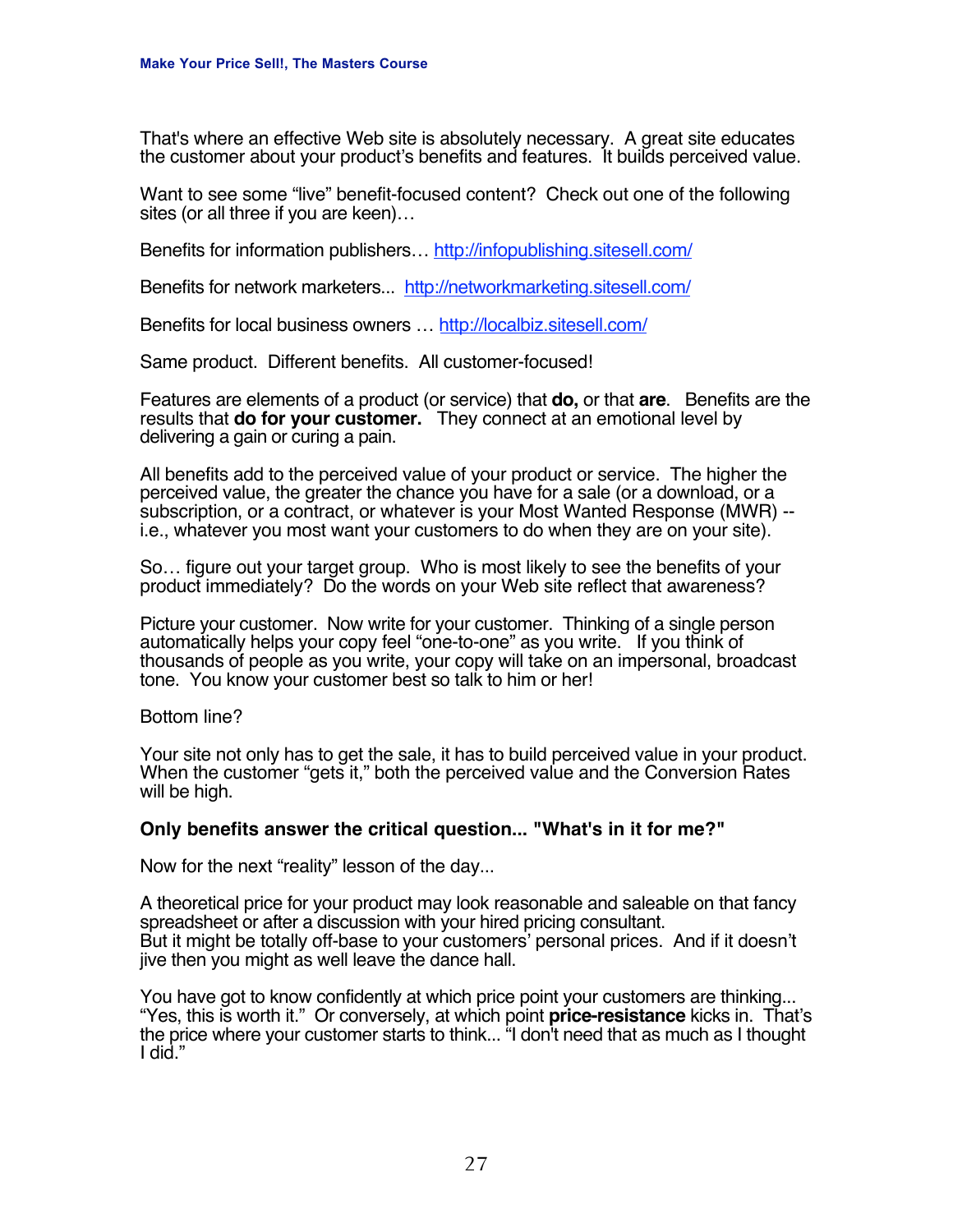How well you identify this powerful point of consumer decision-making depends on how well you **know** your customers -- what their needs are… what gains they want to achieve… what pain they want to eliminate.

Not sure how well you know your targeted market… or how well you let them know that you understand them?

Use these questions to clarify your thoughts…

**1)** What method do you use to get to know your customer? How do you know what they think about your product, its price, and your competitors? Have you ever used an e-mail survey? Do you have a regular scheduled e-zine that has a feedback section? Have you tried contacting your customers by phone?

Always wanted to publish your own e-zine? Or are you feeling a bit intimidated or overwhelmed by the whole idea?

Site Build It! helps you produce, publish and manage a professional e-zine, in a hassle-free way. All the tools and guidance you need are provided. And everything is presented in an uncomplicated, easy-tounderstand way.

[http://buildit.sitesell.com/](http://buildit.sitesell.com/gitbwebaffiliate.html                     )

**2)** Does your site "fit" with your customer profile? Will it effectively attract ("flag") your customers? Does it provide the type of information they are seeking?

**3)** How would you rate your Web site for "Builds Perceived Value"? Will your customers be able to clearly answer the "What's in it for me?" question? Or do you concentrate more on features than "benefits."

Everything in business should be customer-focused, including how you price your product.

Do what I do. Get a picture of Henry Ford and put it on your desk with a yellow Post-it note... **"Listen to the customer... s/he has all the answers."**

Your customer's perceived value of your product or service will determine whether s/he pulls out the credit card or not. A high perceived value is more than an important consideration…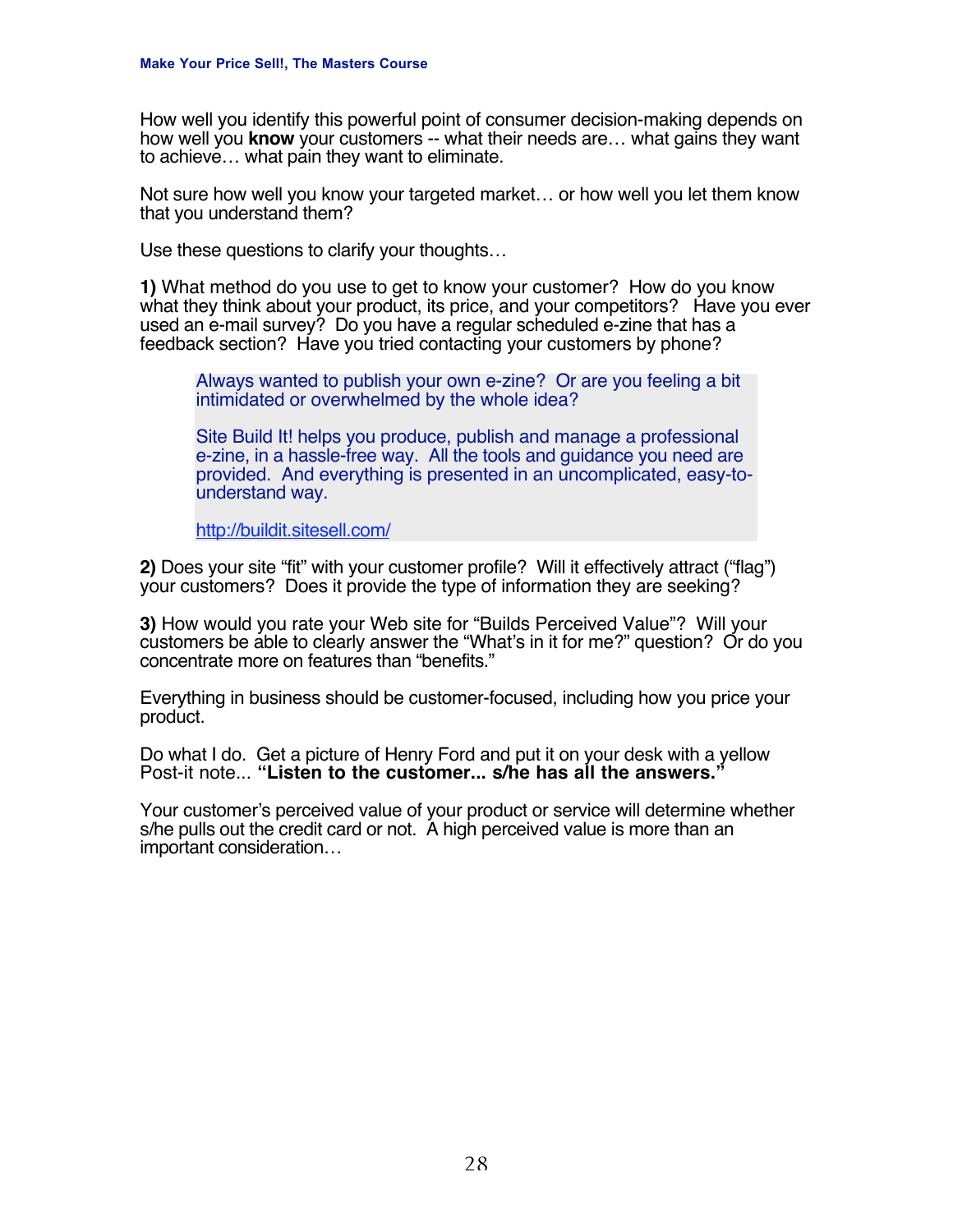### **7. High Perceived Value Rules!**

Pricing sounds so easy in theory, but ever so difficult to do in the real world. Actually, up to now, it's been impossible for small-to-mid-sized businesses to do it in the same manner as the Fortune 500.

Perfect pricing does more than just maximize profits -- it **leverages** them. Here's how...

Let's say that you have a net profit margin of 10% (i.e., after all expenses, including overhead, etc.). If you could increase the price by 10% without losing a single sale, you would obviously increase gross income by 10%. But that 10% increase in price increases your **net profits** by 100%!

And you'd still keep a happy customer who will return again and again. Talk about a win-win situation!

But there are two big **ifs** in there...

... **If** you don't lose a single sale

and…

... **If** your customer is still thrilled with your product.

How can we be sure of those **ifs**? Where do we find the Perfect Price?

Simple… with the customer.

#### **Picture this...**

You have a glass of water to sell. Imagine yourself selling it next to Niagara Falls. Now, put yourself selling the last available glass of water **in the middle of...**



**... the Sahara Desert.** No rocket-science here...

#### **The most important determinant of price is what the product is worth to the customer.**

So many companies forget this nowadays. So let's return to good old Sam P. just one more time...

The successful producer of an article sells it for more than it cost him to make, and that's **his profit.**

But the customer buys it only because it is worth more to him than he pays for it, and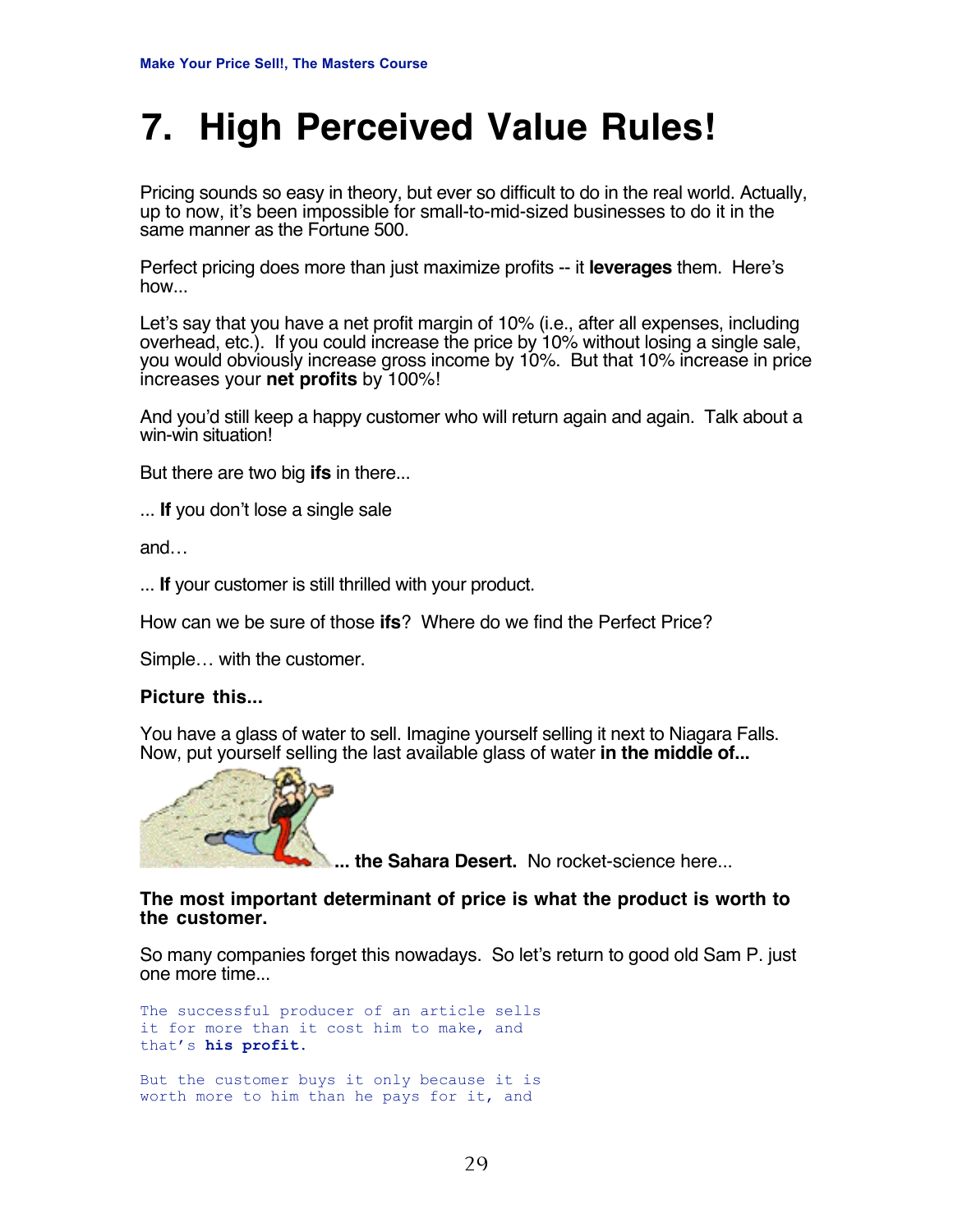that's **his** profit. No one can long make a profit producing anything **unless the customer makes a profit using it.**

Let's say that Product X costs you \$20 to make, market, sell, and distribute. But let's say that your customer is only willing to exchange \$10 for it. This is obviously **not** a profitable thing for you to be selling! Contrary to what we are told by used car dealers on TV, you cannot "make it up in volume!"

Naturally, for every product that you sell, you know your cost of production. So all you really need to **know** is "what it's worth to your customer." Remember, if your customer does not "make a profit" **on your product,** s/he won't be back.

Since any business thrives on **lifetime** relationships and not one-night stands, you must, must, must...

Know that price point at which your customer makes a profit by buying your product. The key word in the preceding sentence is, of course...

**Know.** Not "guess" or "ball park" or "gut feel"... **know.**

What does **knowing** what your customer will (and won't) pay mean to you? Simple... you'll know how many widgets that you will sell at every single price point. That means that you'll be able to set your most profitable price… a price with the best profit for both you **and** your customers.

I have a sneaking suspicion we could price SBI! at \$1,000. But our goal is to make as many SBI! users as profitable as possible and as quickly as possible, and we have no need to price at the levels that SBI! is really worth.

SiteSell goal has never been to "milk" maximum dollars, to "upsell" or to play any other "sales games" with our customers. Instead... we simply provide value. We know SBI! is still under-priced at \$299, but it gives us enough breathing room while still making it as accessible as possible.

#### [http://order.sitesell.com/](http://order.sitesell.com/gitbwebaffiliate.html                       )

And that brings us to how you can figure out the value of your product… and price it profitably for you and your customer…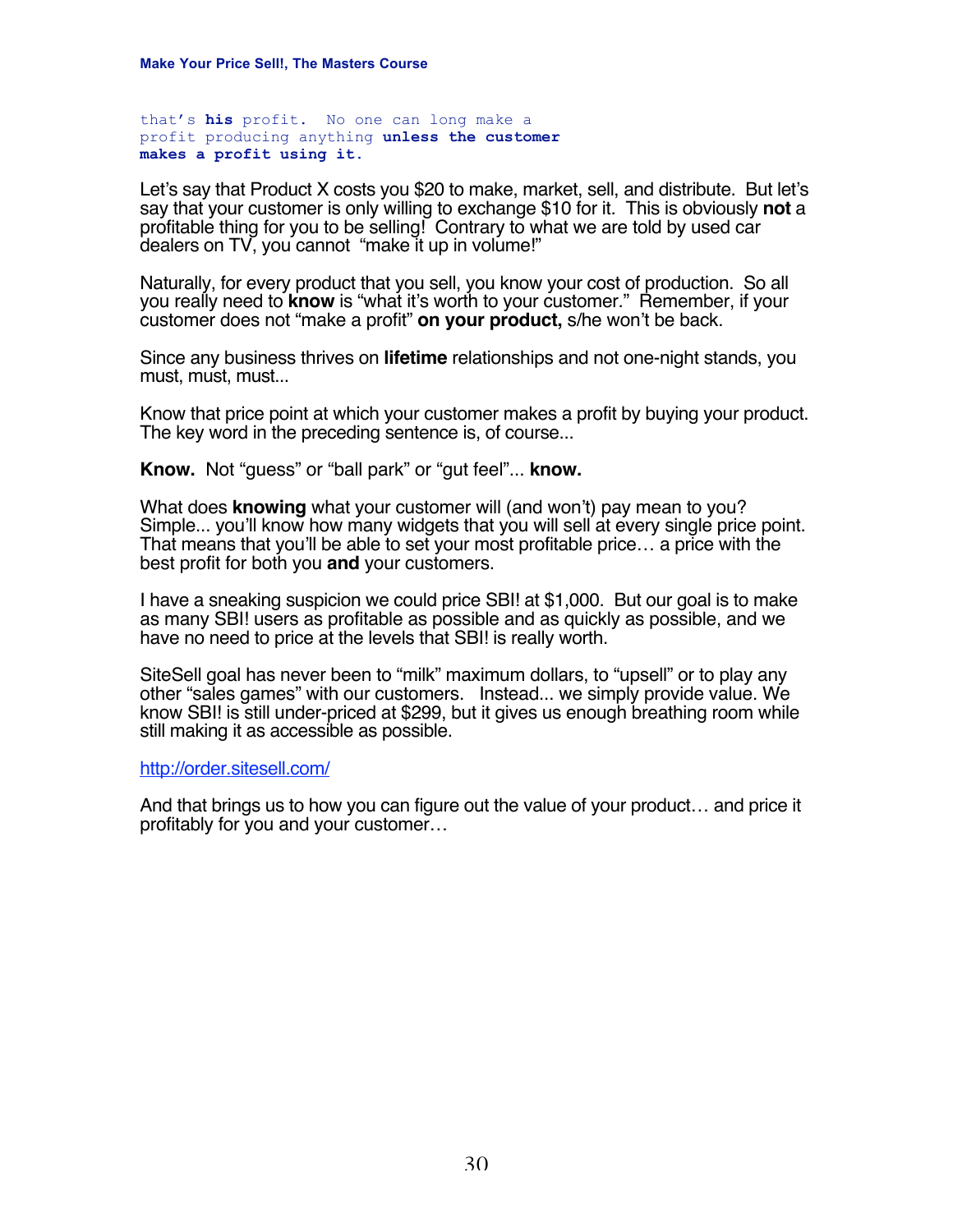### **8. Why Guess or Presume? Go To The Source!**

There are many different ways that business owners go about trying to figure out what price they should use. Depending on the nature of your business, you **could** try the following strategies...

- **•** Evaluate product features and customer benefits
- **•** Consider the size of your target market
- **•** Evaluate your channel of distribution. High or low cost of entry?
- **•** Mark up x% over your cost of production

**•** Factor in your capital costs (ex., R&D, equipment) over the expected volume/product life cycle

**•** Factor in marketing and overhead expenses, distribution costs, sales commissions, discounts, and finally, of course, your desired profit

- **•** Undercut competitors' prices
- **•** Ask key (friendly) customers
- **•** Consider the value perceived by your customer
- **•** Get feedback from sales people
- **•** Weigh typical customers' "disposable income"
- **•** Solicit advice from consultants or business associates

And if you simply mixed all these factors together and you could come up with a "number" (i.e., price) that you hope proves to be profitable. Right?

Wrong... unfortunately.

Even if you do every single one of the above, the data is just too soft. Too imprecise. Too biased. But more importantly, it's incomplete. You still don't know how the customer will react to your price.

Sophisticated companies develop very involved spreadsheets to factor everything in. They'll use it to figure out the break-even point. A price is set that covers all the variable expenses associated with that product (cost of production, marketing, etc.) and a part of the company's fixed costs (ex., overhead). When enough units are projected at the right price, break-even is achieved. Any price above that breakeven point is profit.

Here's the flaw... they haven't factored in **customer value satisfaction.** The company has no idea how much the customer values the product – how much it's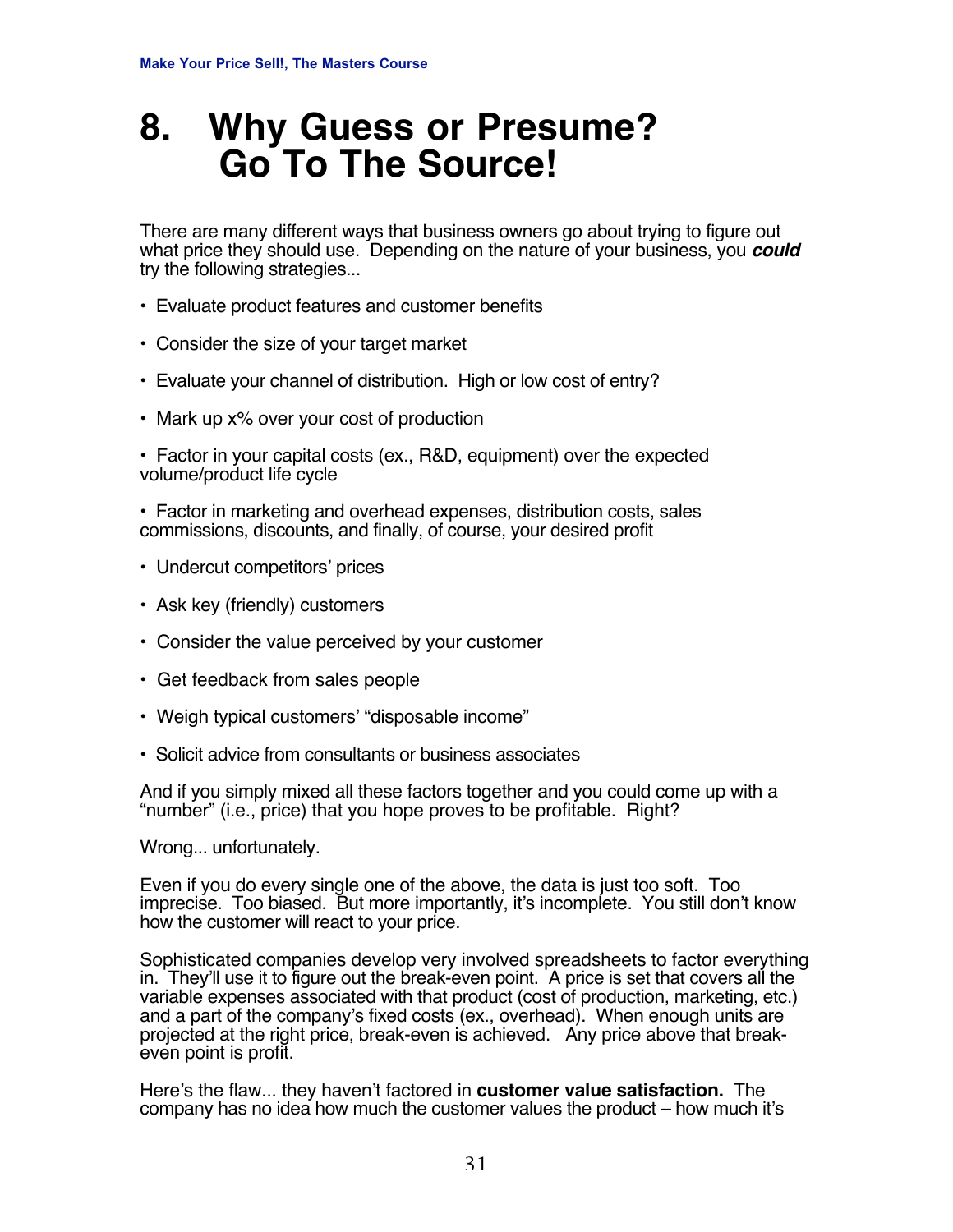worth to him or her. If the company gets only half the volume at a price that is, let's say 10 % above break-even, what's the point of that beautiful spreadsheet?

Solution? Go to the source and ask…

A well-written online survey can give you the information you need… directly from your prospective customers. They will tell you their perceived value of your product and what they would be willing to pay for it… **as long as** the wording of your questions attracts and encourages a response.

When you are preparing your survey, ask only for information that is absolutely essential to the pricing process. The more questions you ask on the Net, the fewer people answer.

Start with a list of questions that you would like to ask. No need to censor yourself at this point. Think about your target customer and let your creative juices flow. Once your list is complete, begin to weed out the non-essential questions. It may take several rough drafts before you are satisfied that you have identified the key ones.

Develop questions that are easy to understand and make your customer think clearly, yet easily. You want to avoid lazy thinking and loose answers.

Your whole survey should look inviting and easy to answer… the psychological keys to getting a response. Keep it short and to the point!

Formulating the questions for your survey will not be a two-minute challenge. Figuring out **what and how** to say it effectively will take time and effort… as you revise, delete, add, tweak until you get the wording just right!

Why so much attention to a questionnaire? Your final analysis relies on the strength and appropriateness of the questions you asked.

Poor questions… poor responses… poor results.

Make productive use of your time and your customer's. Lay the proper foundation, the first time.

OK. Let's continue with the next part of the course…data collection…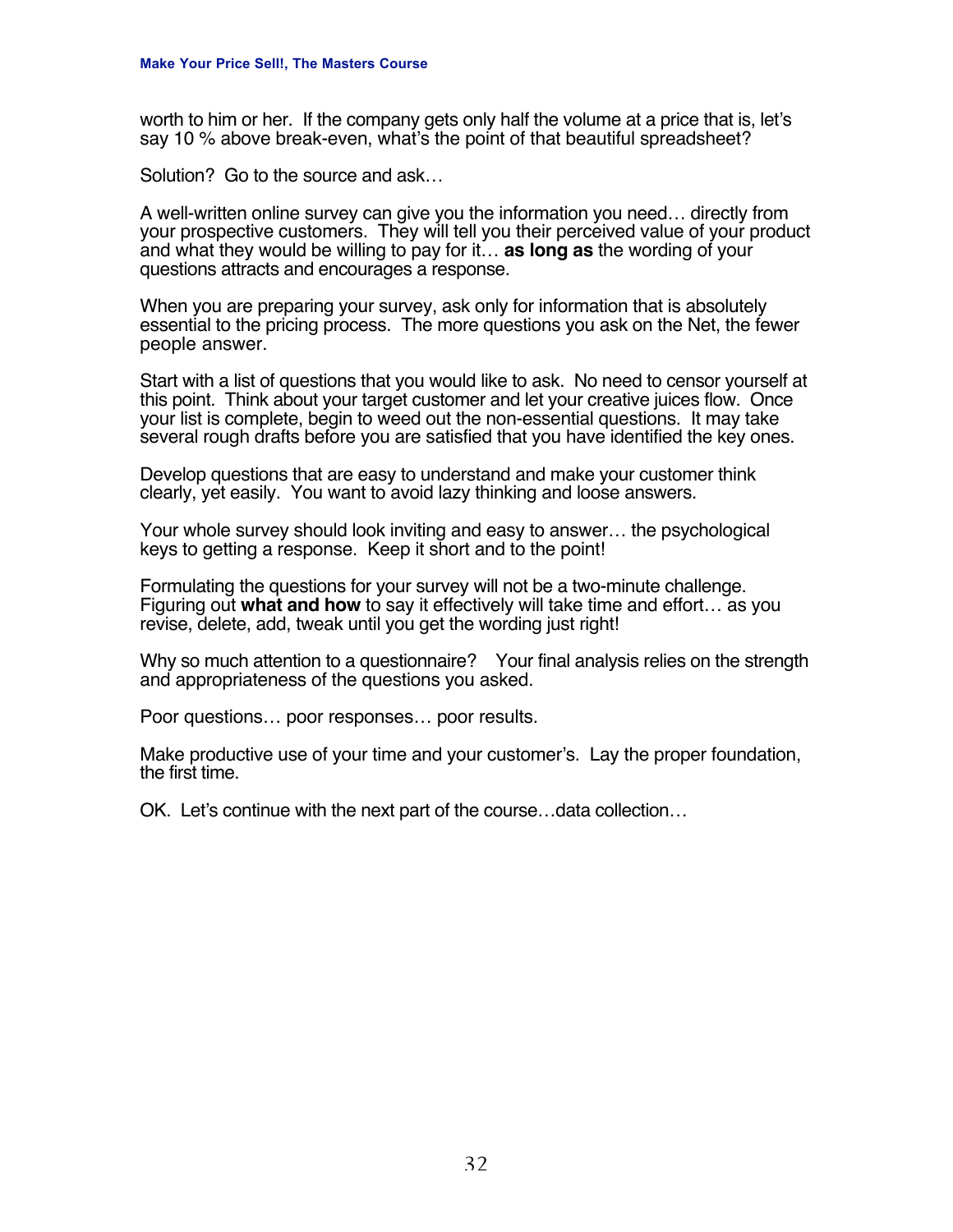## **9. Data Collection Tips**

Keep this in mind when you are collecting any type of data...



In the case of your survey, follow these important tips…

#### **1) Duplicate reality as closely as possible…**

Follow one key rule and you'll be fine. Let's call it **"The Golden Rule"...**

#### **Duplicate reality.**

A survey is not reality. A customer buying your product... that's reality.

So your survey should mirror reality as closely as possible. Two examples...

**•** show and tell your **actual target market...** i.e., genuine prospective customers

**•** show and tell your prospects in the same way that they will actually learn about your products.

**The closer your process duplicates what will actually happen, the better.** If you break the Golden Rule, do it only after careful consideration. Do it only if you know how to factor the difference into your final pricing decisions.

#### **2) "Show & Tell" the right people…**

Show and tell your prospective on-target customers. Obviously, that's the best way to duplicate reality.

There will be times, however, that you use an off-target group of respondents. For example, **suppose that you'll be direct-selling via your Web site.** But you want to keep your site and product confidential until launch. You can "distort reality" in several ways. Two examples...

**i) Hire a consultant** to select customers to do focus groups.

The consultant can either show and tell, in the company's offices, via a temporary, password-protected Web site. Or she can do a person-to-person demonstration of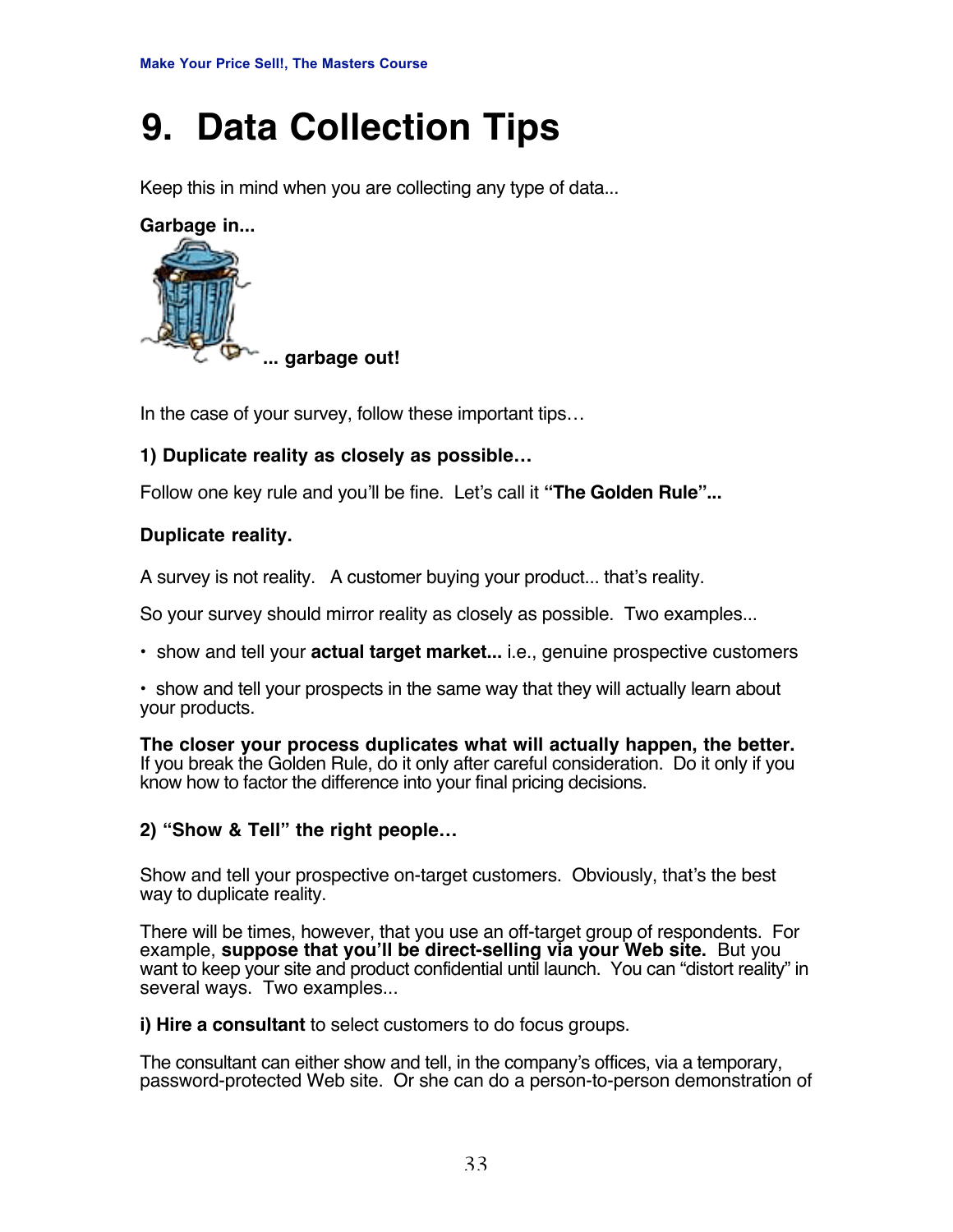the product's features and benefits -- she would ask the six questions during these sessions and then input the data into your survey later.

Either way, reality is distorted. You'll still get solid, useful information, of course. But do consider whether you have duplicated your true Web-buyer's situation sufficiently -- if not, do the results need to be adjusted up or down, and by how much, to compensate?

#### **ii) Send your sales affiliates to the site (if applicable).**

For example, **SiteSell** is well-represented on the Net by thousands of **"5 Pillar"** Affiliates. (For information on SiteSell's affiliate program, please [click here.\)](<<RRURLAFFSIGNUP---------------------------------------------------->>) In past situations, we have generated a lot of responses in a hurry by asking them to complete a survey. We use this feedback strategy because it's fast and news about the upcoming release stays confidential until the **full product launch.**

Of course, we recognize that the affiliates do not represent our exact target market. Normally, the affiliates send other people to SiteSell's sales sites.

Overall, however, we consider the pricing answers of 5 Pillar Affiliates to be only a few percent higher than the typical customer -- affiliates are slightly **less targeted,** but somewhat **more enthusiastic**. We adjust results accordingly.

Allan Gardyne of AssociatePrograms.com (the leading affiliate expert on the planet) ranks SiteSell's 5 Pillar Affiliate Program as one of the best on the Net. SiteSell products overdeliver in quality and expectations so affiliates are proud to represent and promote them. That's what makes them so enthusiastic!

For example, Allan is especially proud to promote Site Build It! on his AssociatePrograms site. However, before putting up that recommendation, Allan had asked his employee, Rupert Farrow, to thoroughly test SBI!.

SBI! passed with flying colors. Read about Rupert's site-andbusiness-building experiences, written in his own words…

<http://case-studies.sitesell.com/affiliatemarketing-ag-1.html>

Take-home lesson?...

As much as possible, **show and tell your actual prospective customers.** If you have to vary, do it in a way that deviates from reality as little as possible. And factor that difference (for example, the enthusiasm of your affiliates) into your results.

#### **3) Show & Tell in the right way…**

How will your **real** customer buy your product? That's **how** to show your survey!

If your customer will review your Web site presentation and then buy via the Web, show and tell your prospects by using **the exact site** that will be doing the selling.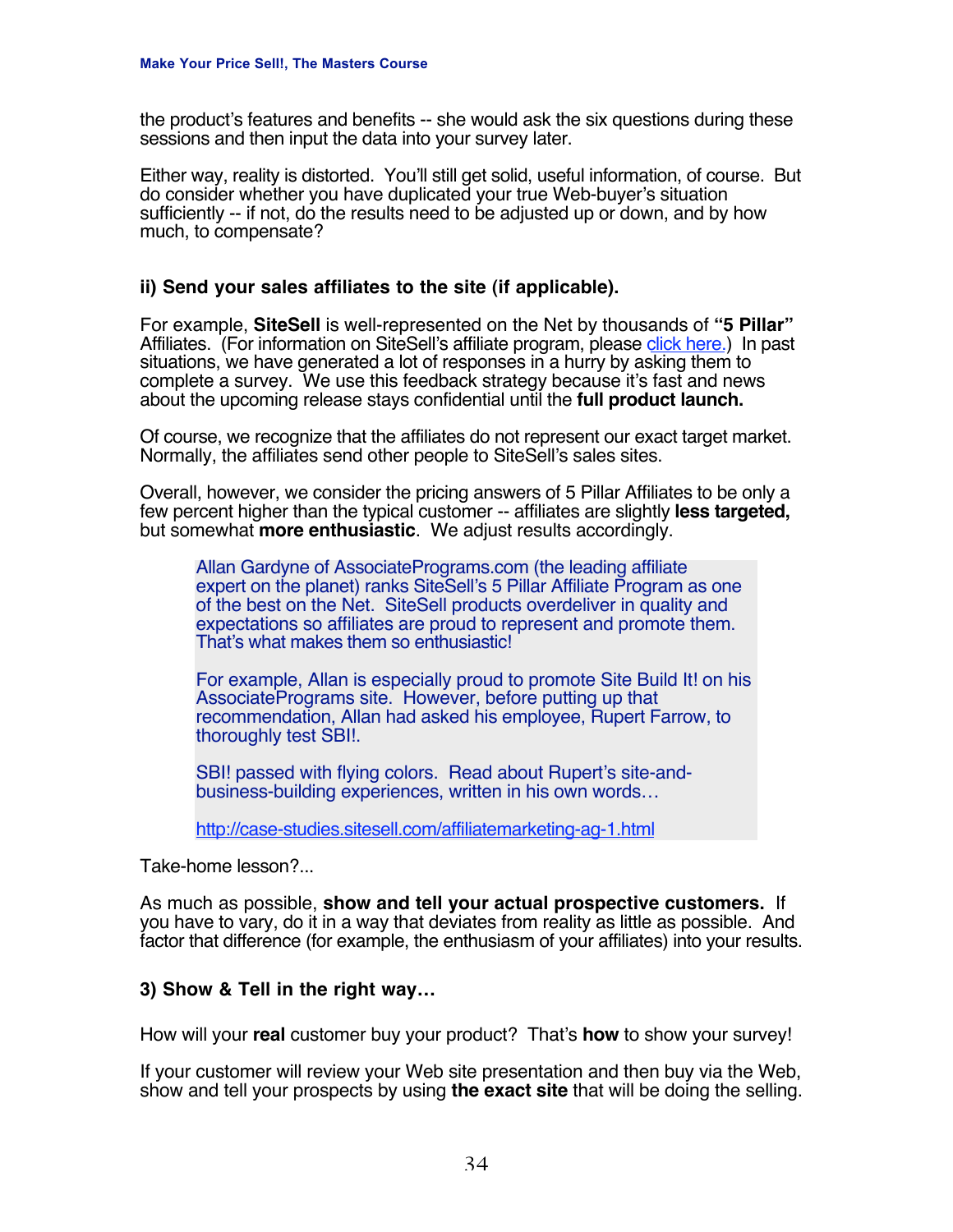If, for example, your customer will see a TV ad and then go to Wal-Mart to buy, hire a researcher and do an offline survey.

No matter how you show and tell, do not explain that this is a pricing survey -- if you do that, you bias the respondent. So don't call attention that you want to use this to **price** your product.

Think of it this way... When a customer is on the verge of buying your product, she is actually being **price-surveyed, except it's "for real"!** She has to decide whether it's "worth it." But she does not **know** (or even consider) that she is being **price**surveyed. Nor should your respondents.

Again, the bottom line is...

#### **Duplicate reality.**

#### **4) Take your time…**

Read your survey to make sure that there are no typos and that the language is smooth -- will your typical respondent understand? If not, go back and adjust. To maximize response rate, really aim for perfection on your survey.

#### **5) Write a good introduction…**

The introduction is critical. Its Most Wanted Response (i.e., what you most want your visitor to do) is to get the response. It must persuade your prospective customer to complete and submit the survey.

Let's say you are about to launch a new e-good. Your survey is ready. Here's how to get your MWR…

**STEP 1)** Create a new site, or a new addition to your existing site, that is dedicated to selling your new product to customers.

**STEP 2)** Do some light marketing (through e-zines, a small percentage of your affiliates, ads, etc.) to drive some targeted traffic to the site. Remember, **the goal is to attract respondents that are as close as possible to your typical prospects** -- **recreate reality.**

**STEP 3)** When your visitor clicks on the Order button, she instead goes to your Survey page. Now it's time for your introduction to go to work.

**STEP 4)** Welcome her to your pre-launch. Explain that you will be full-launching in a week. Right now, you need her help...

If she can spare a minute or two to answer a few short questions, (remember the more questions you ask, the less likely you will get a response about your product), you would be delighted to offer her a 20% (or whatever **maximal** number you can afford) discount. That discount will be a sure-fire way to generate some early sales as soon as you launch!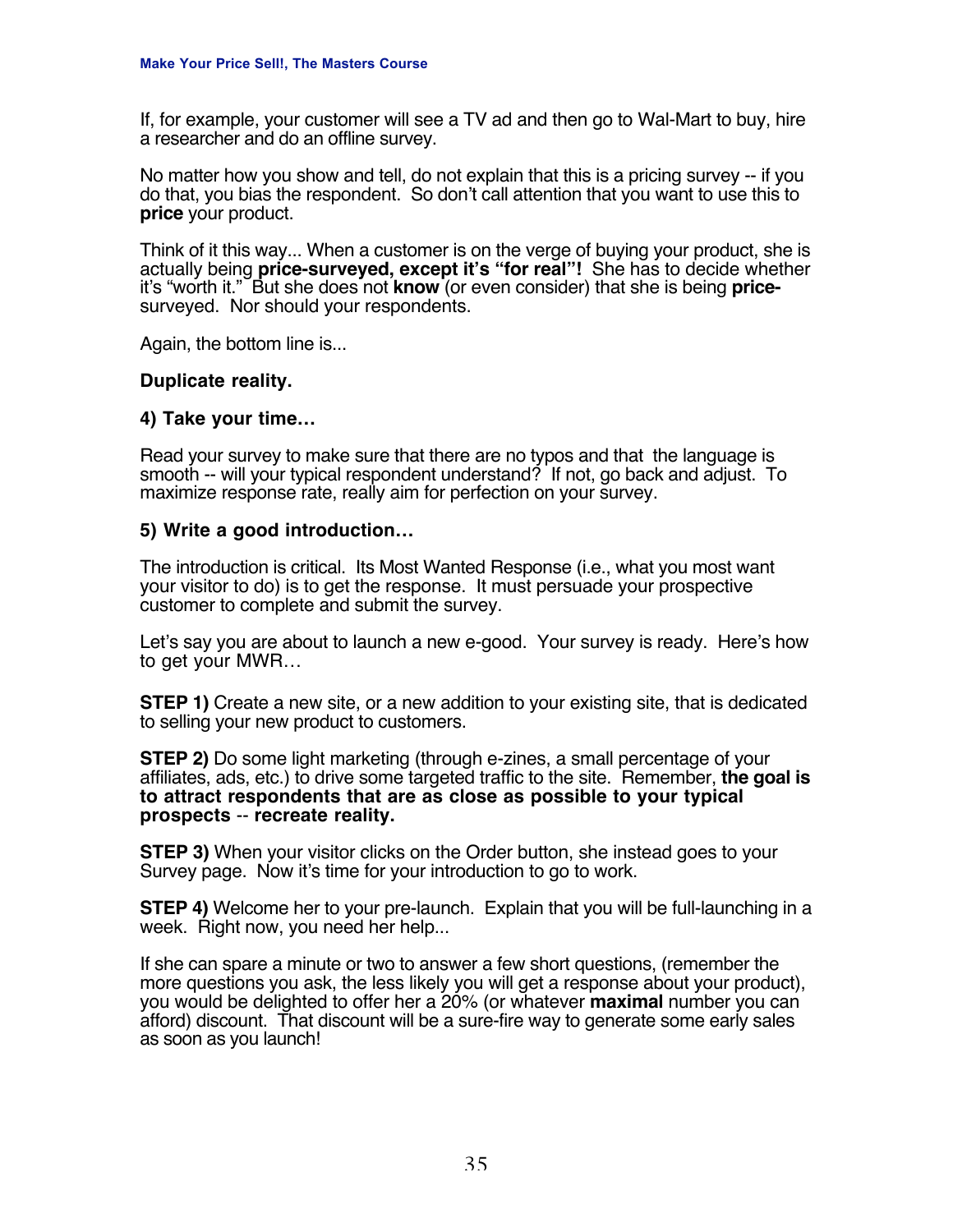In the final part of your introduction, just before you get to the survey, explain exactly what it is that is being offered in appreciation for their time and effort. "Give then take."

And, as we've already said about your introduction, one **key last point...**



**... Keep It Short and Simple.**

#### **6) Test your survey…**

Check off your "to do" list...

You've written the introduction. You've incorporated the html of the survey into a company template. And you've uploaded it all to the Net. Great!

Ready to launch to thousands of people, right?



Test it **now** to save embarrassment and lost sales **later.** It's easy. Just ask a few folks to pretend that they are customers. They visit the site and complete the survey. Even do a small **usability test** and actually watch two people as they do it -- it only takes two to get decent feedback.

Make the adjustments and then do another small test. Stop testing when all seems to work well.

Your survey is ready to go "live". Now you what you need is enough interested people to respond because…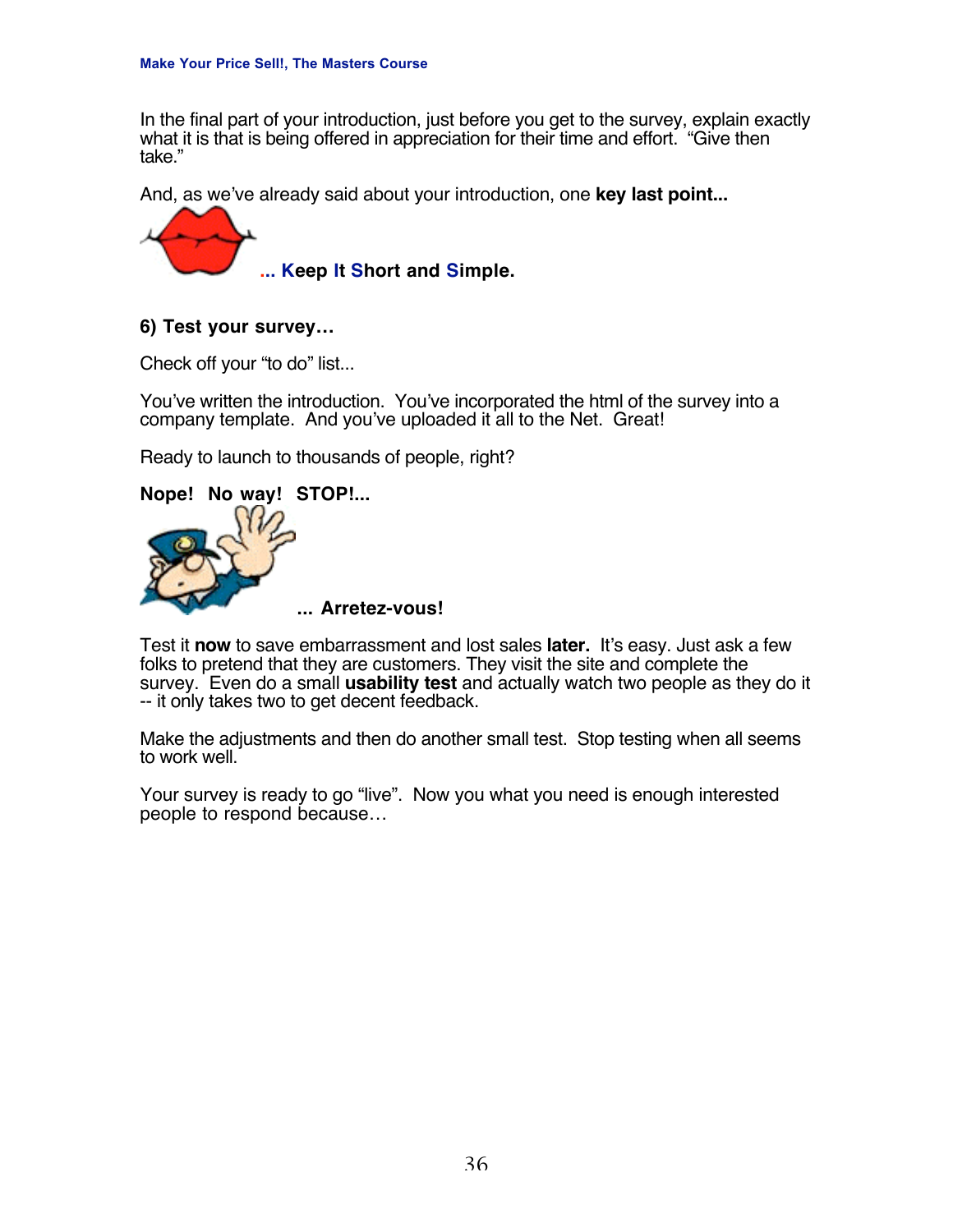### **10. No Replies… No Information**

The number of responses affects how meaningful the information you collect will be. Your goal should be at least 50 to 100 replies. Data at this level yields more reliable information that you can act upon... with confidence.

If 50 to 100 replies sounds like a lot, this may be a good time to develop a trafficbuilding program. Site Build It! guarantees success at attracting targeted visitors to your site – with its help you can build traffic in an extremely time-and-dollar-efficient way.

But right now, you need answers...

**METHOD 1) Be patient.** Let your survey run until you get at least 50 respondents. That's the most important advice we can give you... **be patient.**

**METHOD 2) Send an e-mail to your affiliates or to your existing client base.** Offer them a sneak preview of your new product and a 15-25% discount if they'll take the time to complete a survey.

#### **METHOD 3) Make a post in a targeted newsgroup, forum or mailing list.**

Once you've found your target audience, tell them about your sneak preview. Ask them to complete the survey. As your thanks, you'll **give** them your product (especially affordable if it's a digital product, but even if it's a hard good, your actual cost is not that great) -- seriously, make this generous offer or you'll be flamed for trying to sell to these groups.

**METHOD 4)** Same as METHOD 3, except write an article or place an ad in a targeted e-zine.

**METHOD 5)** Buy your most important keywords at Google AdWords. Most of the time, this won't cost you more than \$0.50 to \$1.00 per click-through. Put \$100 into the account -- odds are you'll have enough answers before you spend the whole wad!

**METHOD 6)** Visit targeted chat rooms and ask for volunteers.

**METHOD 7)** Ask suppliers, your best customers, distributors, your own sales force, friends, etc. to respond "as if they were" average customers. Recognize that this deviates from reality and that you may have to adjust results slightly to compensate for the difference.

**METHOD 8)** Hire a professional researcher to do offline research, then enter the data.

**METHOD 9)** Of course, if you're on a budget, you can do offline research yourself. There's no limit to where and how to do this... street canvas, in your office, at a store, etc.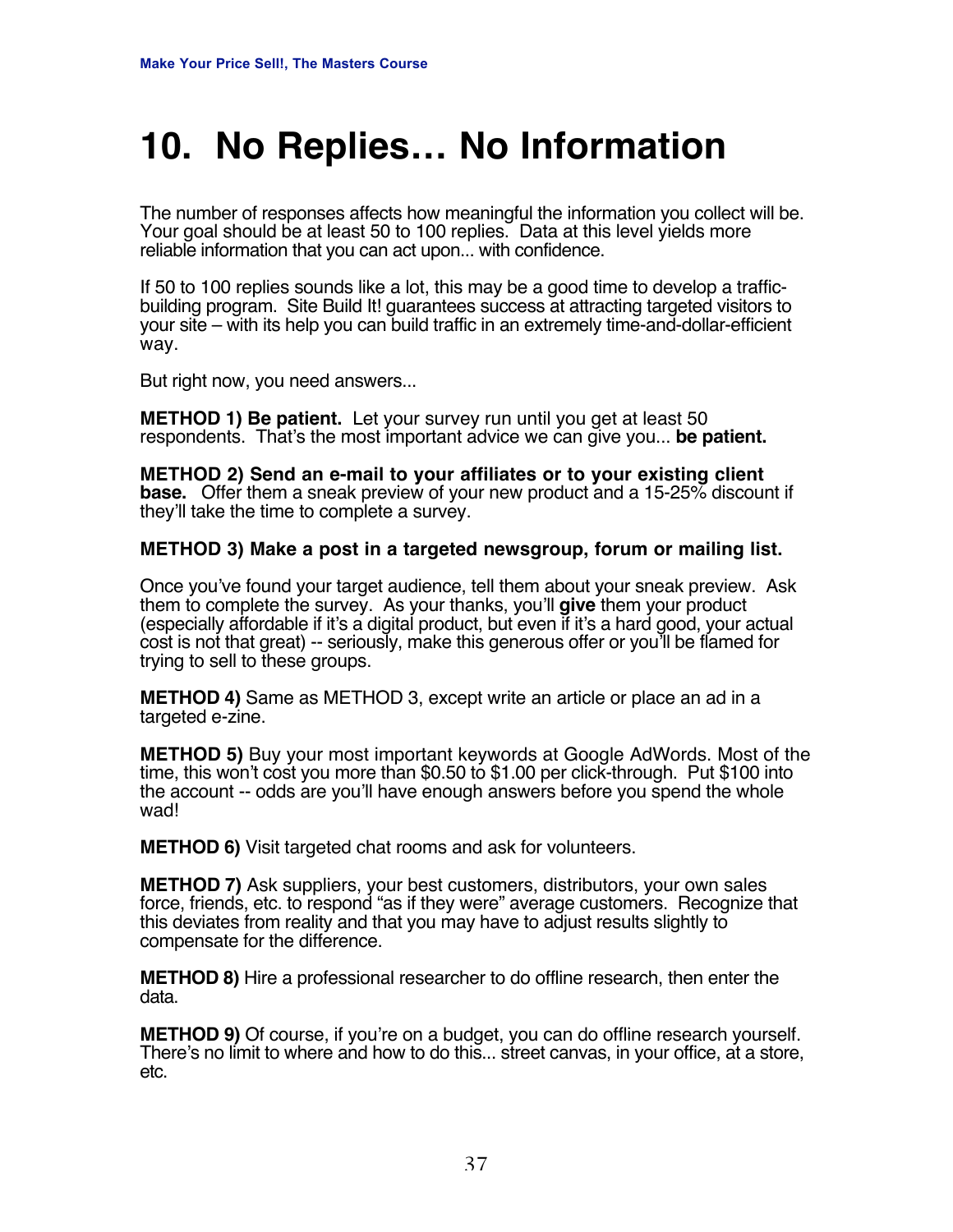**METHOD 10) Get creative and learn from this experience.** All you have to do is get 50 people to answer six questions -- think of original ways of accomplishing this simple task. If this proves to be impossible, you may want to kill the project -- after all, how will you ever influence people to **buy** your product if you can't convince them to take the time to **reply** to your survey?

#### Bottom line?

Even if you just phone 50 friends and associates and get the data, you are way ahead of launching your product without this data.

You need to get a sense of your target market's perceived value of your product before you fix the final price. As Sam said...the customer must profit too.

Data in. So the next logical step is…**data out.**

Analyze your collected responses carefully. Display your findings in a format that you find easy to understand and that quickly gives you a good overview of your survey's results. Most people find a spreadsheet works well in this situation.

Try to pull out as much valuable information as you can from the different responses. Look at them from different angles so that you can pinpoint as closely as possible the perceived value of your product – what it's worth to your customers. With that golden nugget of information and your own "profit" considerations, you can establish the perfect price.

The pricing process, when done properly, does take time and effort. Remember that guiding principle… garbage in, garbage out.

And that brings us to the end of Make Your Price Sell!, The Masters Course. Interestingly enough, we have come full circle. We are back to your future equation... and how you *can* be successful online.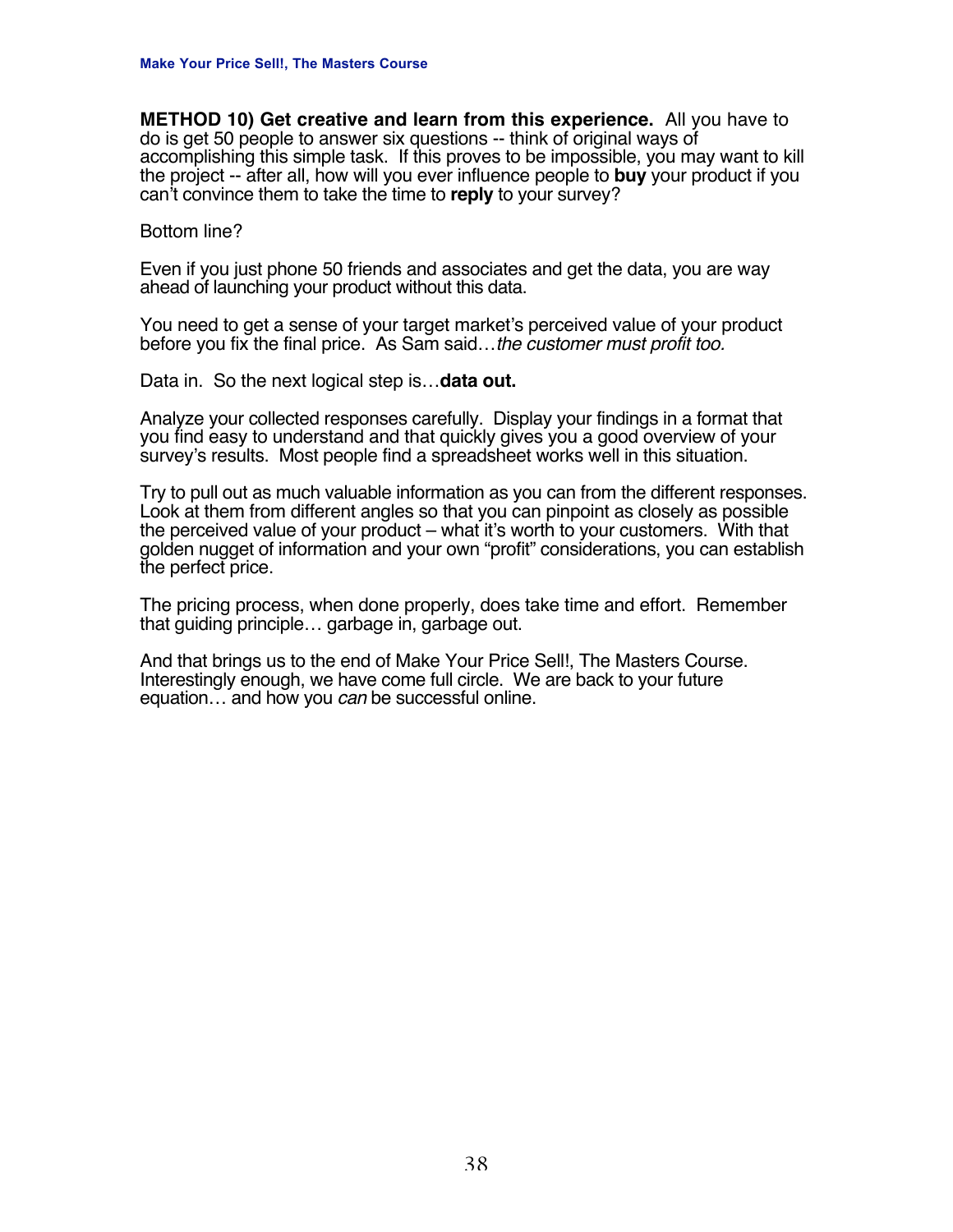## **11. The Success Equation**

Pricing is definitely one Marketing "P" that you ignore at your (sometimes fatal) peril. On the Net, you may not get a second chance if your price is off base the first time. An anxious-to-please competitor is only a click away.

Make Your Price Sell!, The Masters Course has shown you that…

**•** Price is the only "P" that brings **income into your business** -- it extracts the value that the other 3 Ps (Product, Place and Promotion) build in your customer's mind.

**•** A high perceived value is **the** critical determinant in establishing the perfect price - over and above your choice of business model (high volume or high profit) and product development/ production/marketing costs. Your prospective customer must feel that s/he will personally **"profit"** by buying your product – that it's personally**worth** it – before a credit card will come out of the wallet.

**•** The best way to **know** -- rather than guess or presume -- what the perceived value level is for your product is by going to directly to the source. Ask your target group. With the help of a well-written survey, you can calculate the perfect price… **the price point where both you and your customers profit.**

And this is where we come full circle with Make Your Price Sell!, The Masters Course. We began with a focus on the customer and now we are finishing with the same. Put your customers' needs first and you will be successful on the Net.

The *success equation* that was outlined in the introduction chapter of this course sums it all up…

#### **Great Product + Perfect Price + Right Process + Satisfied Customer = Success**

As was noted earlier… achieve the first three parts of the equation, and the other two automatically fall into place!

Make Your Price Sell!, The Masters Course has given you what you need to know and do in order to achieve the **Perfect Price…** and by extension, a **Great Product.** If the perceived value of your product is very low or non-existent, you know that you either need to quickly improve your product or ditch it completely and find a new one.

The **Right Process** builds income through **content…**

**1)** Develop a valuable product -- your own creation or someone else's!

**2)** Develop your own site in the niche that you know and love.

**3)** Fill that site with high-value content (people on the Net search for information).

**4)** Use that content to attract your own niche-targeted traffic.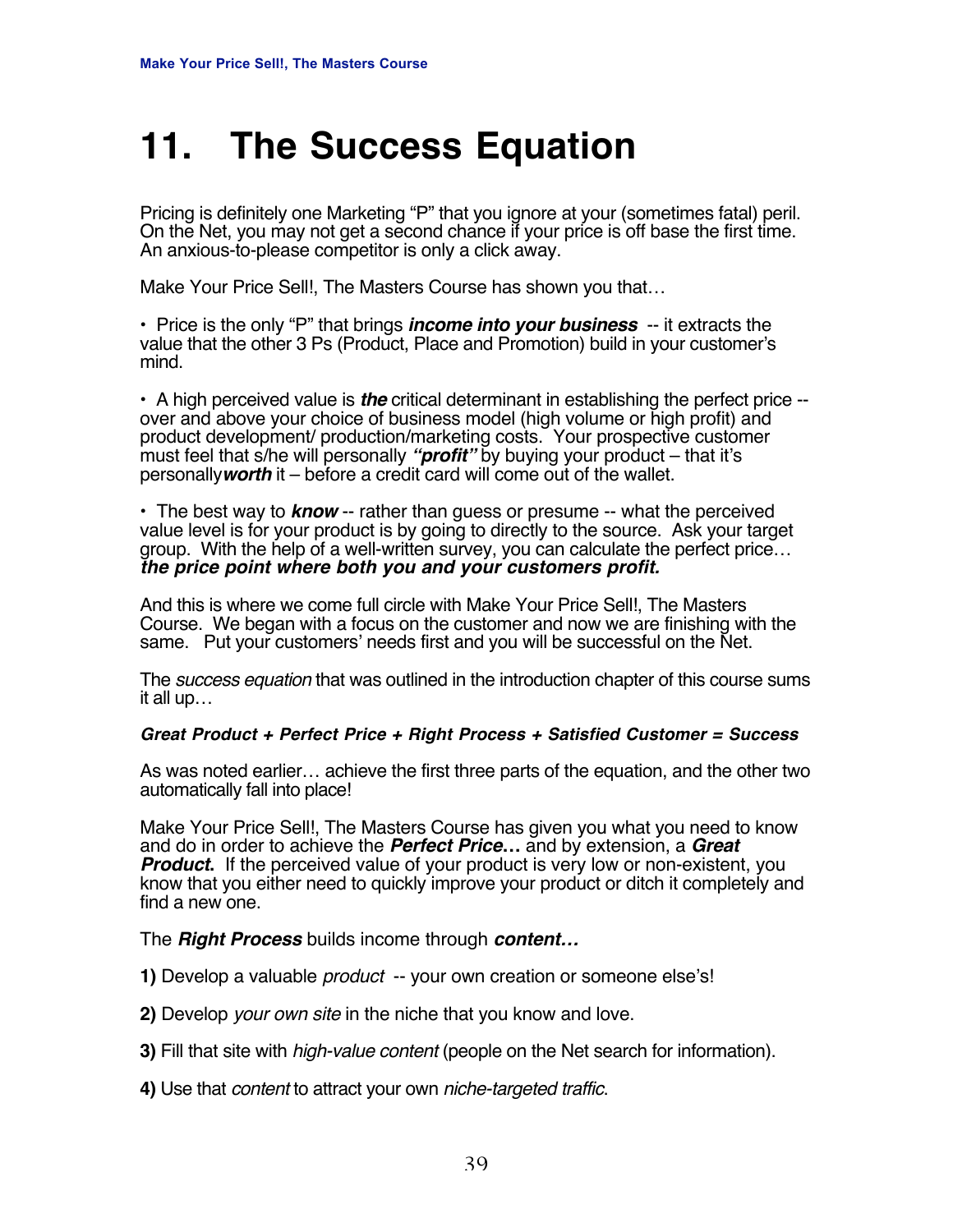**5)** Build trust and credibility with your visitors.

**6)** Use content to PREsell your targeted visitors. And...

**7)** Convert that PREsold, warm, willing-to-buy traffic into sales.

**8)** Diversify your revenue plan to include other monetization models (ex., Google's AdSense, affiliate income, services, etc), all related to your site's theme-based content. This diversification will help you grow a stable, profitable business that you own, one with true equity.

#### **Content… Traffic… PREsell… Monetize...**

The process is very do-able if you have the motivation and the right tools.

You provide the first ingredient and [Site Build It!](http://buildit.sitesell.com/gitbwebaffiliate.html                     ) will look after everything else! Site Build It! provides the exact tools at the exact time that you need in the process - with clear step-by-guidance all the way.

I have one final piece of advice to share before this course ends…

Everything you need to achieve those three critical parts of your success equation – **Great Product, Perfect Price and Right Process** -- is close at hand. All you need is the resolve to make them happen. Do that and the rest will fall into place on its own accord.

Take charge! Move forward!

Build the business of your dreams.